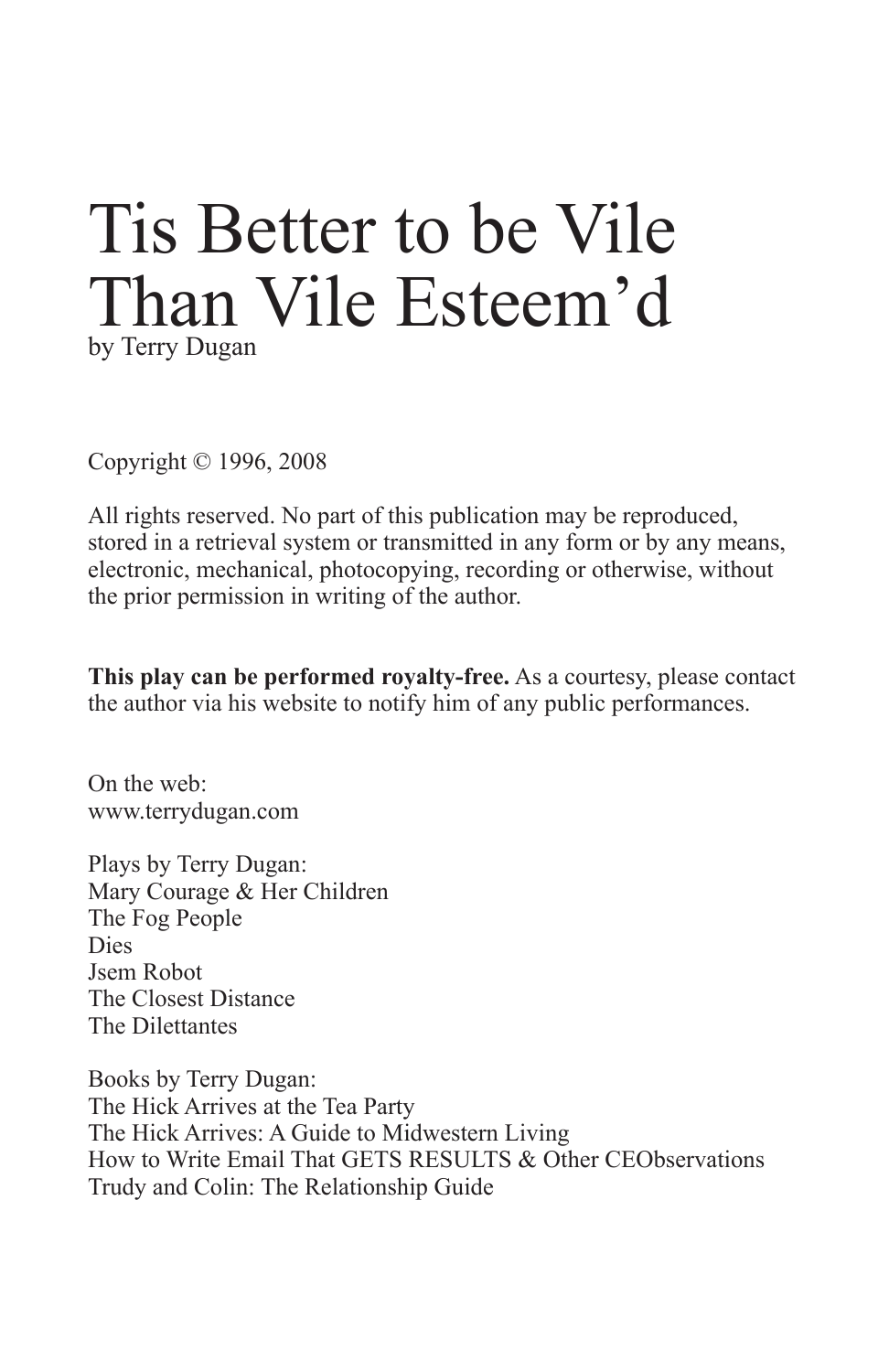### **Cast of characters**

ROBERT, man seeking a promotion AMY, wife of ROBERT RICHARD, CEO of Happy Helper Toilet Supply Company DONNA, dinner date of RICHARD ANDREA, a homeless person with multiple-personality disorder TED, paranoid husband of ANDREA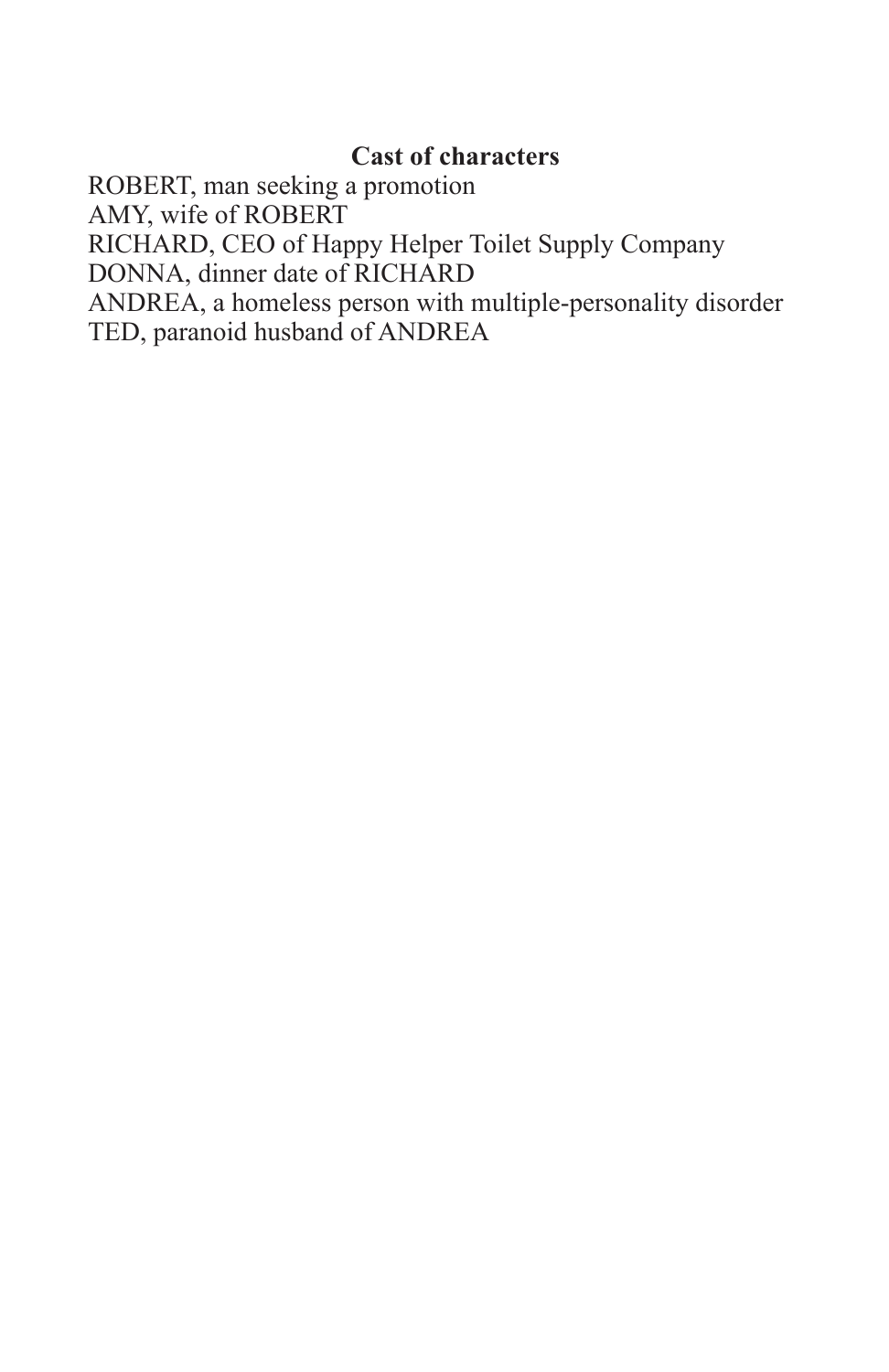### **Scene 1**

| <b>SCENE:</b> | ROBERT and AMY's home. Most of the       |
|---------------|------------------------------------------|
|               | action takes place at their dining table |
|               | and small kitchen.                       |

AT RISE: Amy Gladstone is making preparations for a dinner. Robert, her husband, enters with an unmade tie around his neck.

#### AMY

What we need is a divorce.

### ROBERT

What was that?

### AMY

I said, "Of course." Of course I'll help. College graduate can't tie his own tie. That's what you get when you major in helplessness.

### **ROBERT**

If you'll recall, I majored in being miserable, then I married you. At least I'm doing something with my education.

### AMY

Mr. Hlava called while you were in the shower. He's an hour away, which gives us enough time to break in my new nightie.

### ROBERT

Break it into what?

# AMY

Then we can go back to arguing for the remaining 57 minutes.

# ROBERT

I have a lot on my mind and none of those things is sex with you.

### AMY

You know how to make a girl feel special.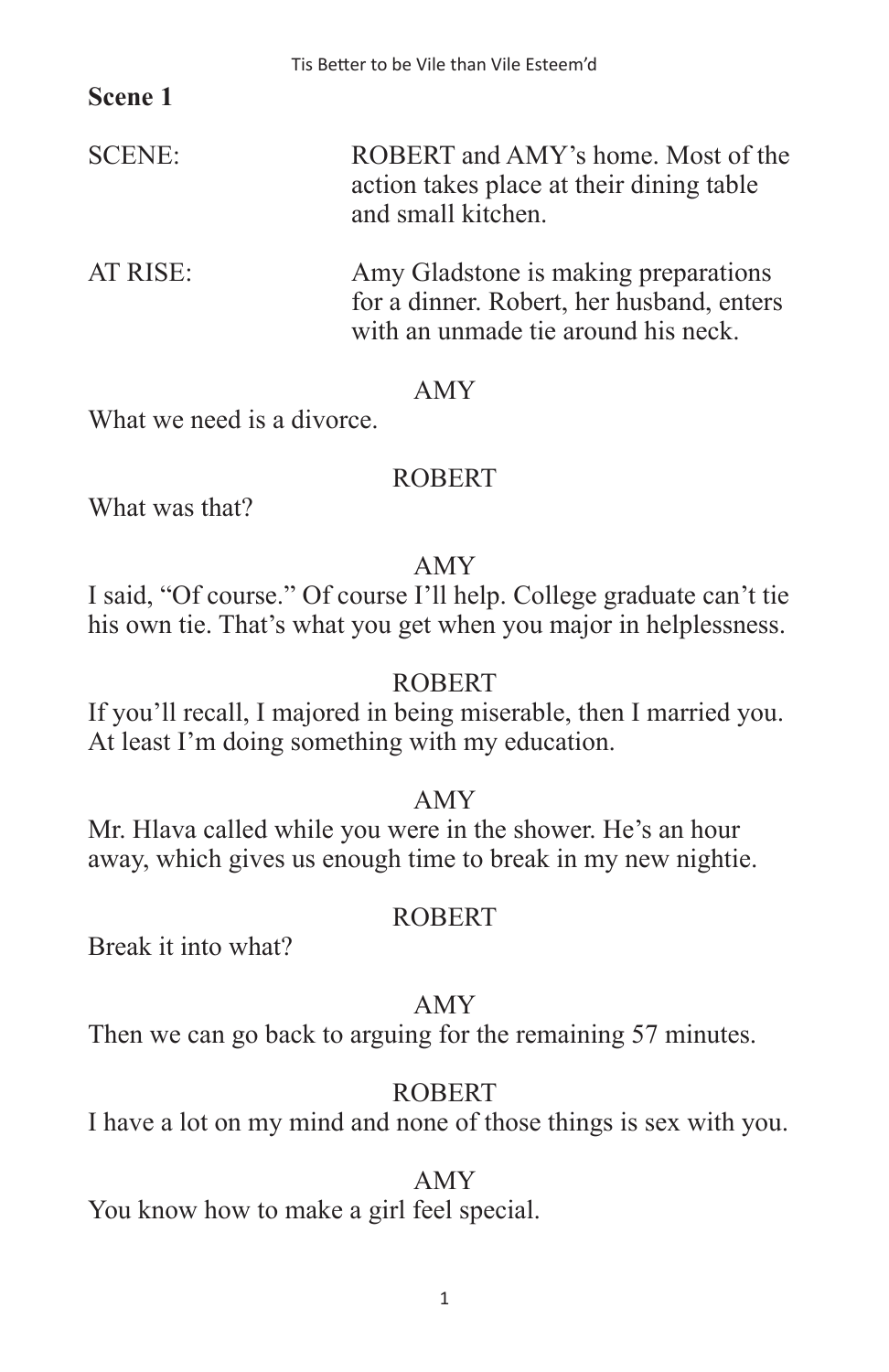#### ROBERT

Get over it. If I don't get this promotion, I don't know what I'm going to do.

#### AMY

You meant "we."

#### ROBERT

Yeah, that's what I said. Focus.

### AMY

Well I'm sorry for trying to distract you with my ferocious vagina.

### ROBERT

It's not that distracting.

### AMY

It's this uncontrollable, hungry animal. It needs fed, Robert. It'll eat anything at this stage, even your dick.

#### ROBERT

Fasting was good enough for Jesus.

### AMY

So was getting nailed to a cross.

### ROBERT

I don't get it.

### AMY

I cook for you, look after the dog and pretend to be interested in your career, and when I want something once every 10 weeks, you cast me away.

# ROBERT

Burning is not the same as cooking. The dog was run over two years ago-

# AMY

Those ashes aren't going to walk themselves-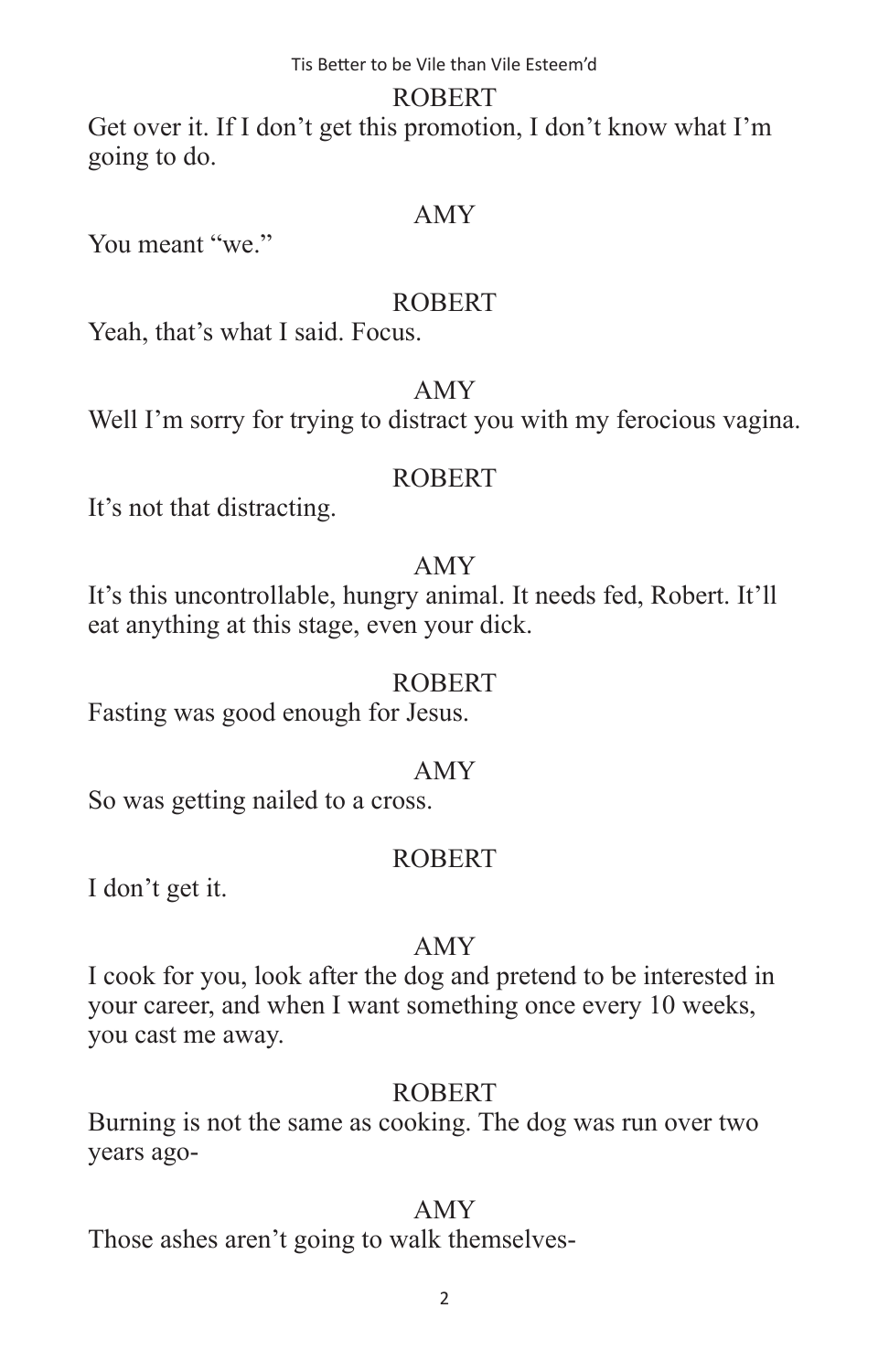#### ROBERT

And you pretend very poorly. I'd say you weren't this nuts when we got married, but you were.

#### AMY

You have no class.

#### ROBERT

This coming from a person who brought a date to her own sister's funeral.

#### AMY

Well, you didn't have to go.

# ROBERT

"Robert, would you mind if we made one little stop on our way to the show?"

### AMY

So what if you were underdressed. I didn't want to go by myself. Did you ever stop to consider how I felt, sitting through "Hair" in a black dress and veil? People thought I was planted in the audience.

(AMY goes to the kitchen.)

# ROBERT

You didn't have to stand up and join in the singing.

 (AMY returns and brings 2 plates to the table)

# AMY

Sometimes you just gotta go with it and spread the sunshine.

(AMY goes to the kitchen.)

# ROBERT

You could have sang the right lyrics, or learned the right lyrics the 14th time you heard the line.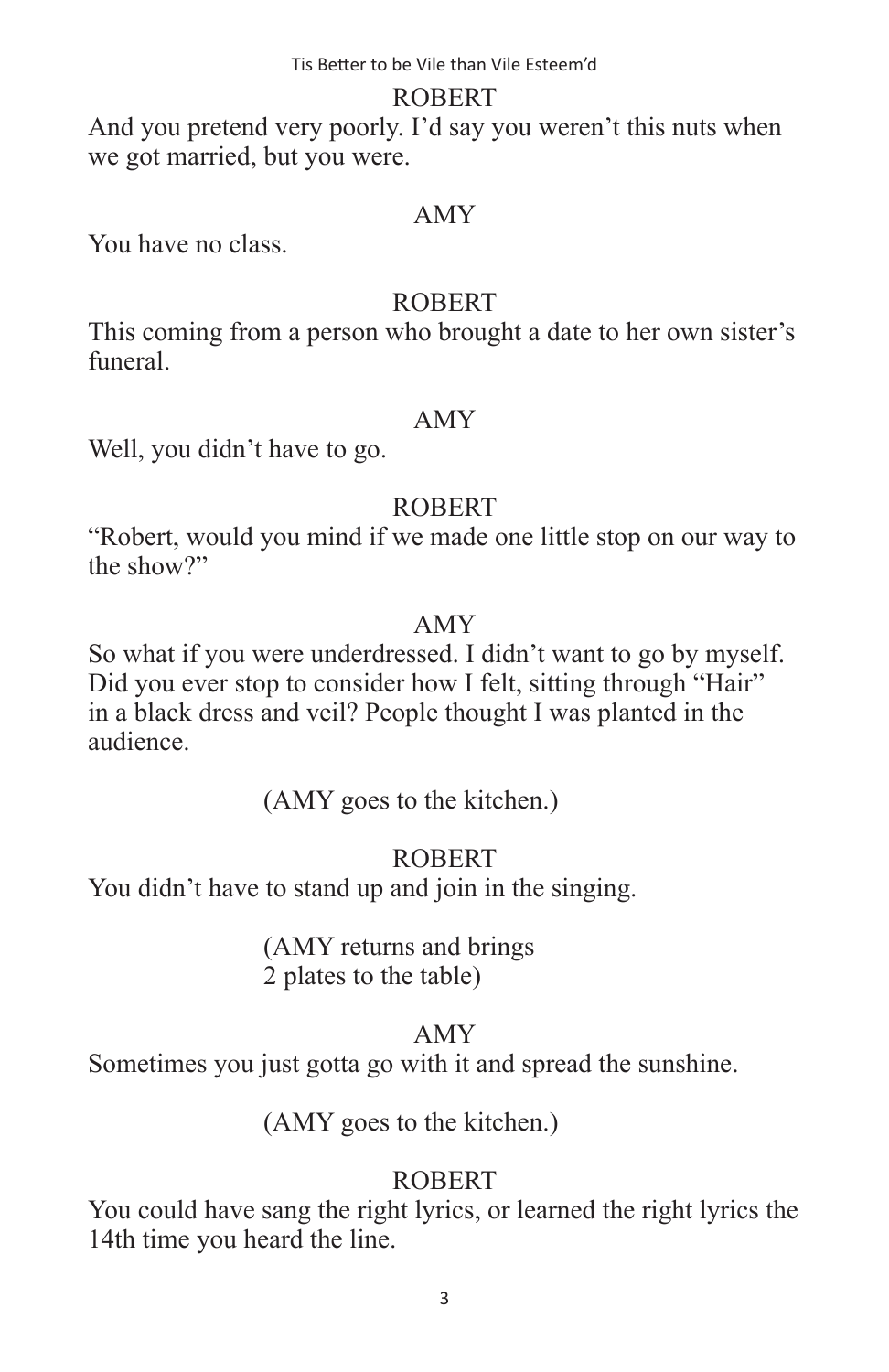(AMY returns and brings 2 more plates to the table)

AMY I'm sorry for not being a perfectionist.

#### ROBERT

What the hell is this?

### AMY

What the hell is what?

# ROBERT

Why are you setting four places at the table?

### AMY

Mr. Hlava said he was bringing a date.

# ROBERT

A date to a business dinner?

# AMY

Yeah, that's what he said.

 (AMY goes to the kitchen and returns with 2 plates.)

# ROBERT

OK. No problem. Maybe you two can chat while we're talking about my. . . What the hell is this!

### AMY

When he called, he asked if he could bring a couple guests.

# ROBERT

And you said yes?

# AMY

What was I supposed to tell the man you want to marry? No?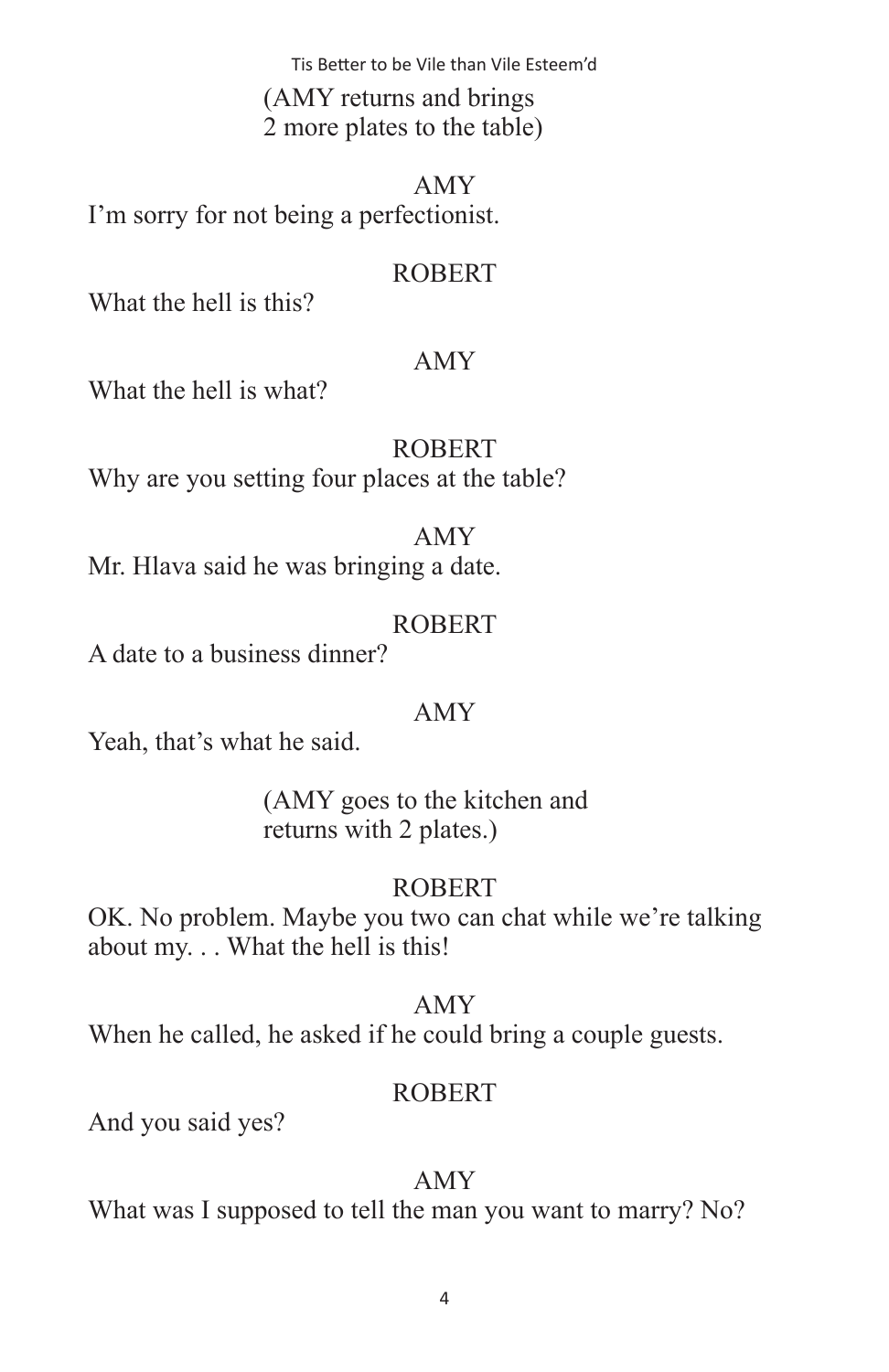#### ROBERT

When were you going to tell me about this?

#### AMY

I wasn't because I knew this is how you'd get, and I know you're trying to "focus."

#### ROBERT

Well, I am fucked.

#### AMY

That makes one of us.

#### (BLACKOUT.)

**Scene 2**

AT RISE: The doorbell rings. Lights go up when AMY answers the door. RICHARD enters with DONNA. ROBERT is surprised and not happy to see DONNA. RICHARD grabs AMY and swings her around.

### **RICHARD**

WHOA HO HO WHOW!! (He puts his hand on AMY's ass and French kisses her.) You must be Bobby's wife. I can't tell you how happy I am to meet you. Bobby, my boy! There's my boy wonder! (He shakes ROBERT's hand.)

#### ROBERT

Hello, Mr. Hlava.

#### **RICHARD**

Whoa. What is that?

#### ROBERT

Is this a quiz?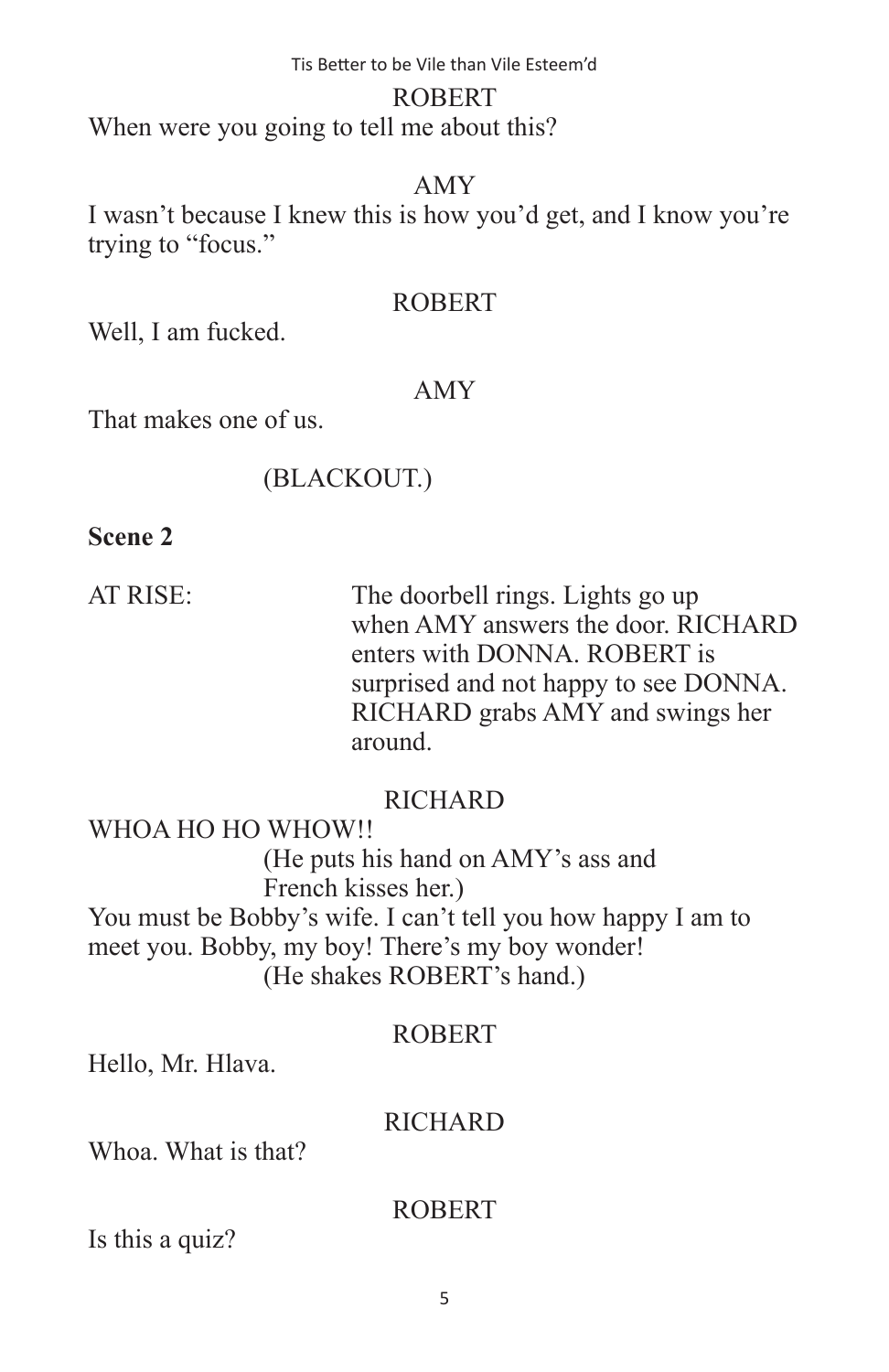#### RICHARD

#### (He laughs disproportionately.)

Oh Amy, your little tiger has the most wonderful sense of humor.

#### AMY

Just makes you want to roll in the aisles, hit your head and kill yourself.

#### **RICHARD**

Come on, Bobby. We're not in the office. Call me Richard.

#### ROBERT

Thank you, Mr. Richard Hlava.

#### RICHARD (laughs.)

Oh my God! Stop it! Save some for desert. Hey, I want you two to meet a most lovely woman. Amy and Bobby Gladstone, meet…

#### DONNA

Donna Moorehead.

### **RICHARD**

Yes, Donna!

### DONNA

A pleasure, I'm sure.

### **RICHARD**

Donna works on the 14th floor in research. What is it that you're working on right now?

#### DONNA

A new abrasive non-abrasive toilet cleaner.

#### **RICHARD**

Sounds brilliant!

#### ROBERT

Did you have any trouble finding our place?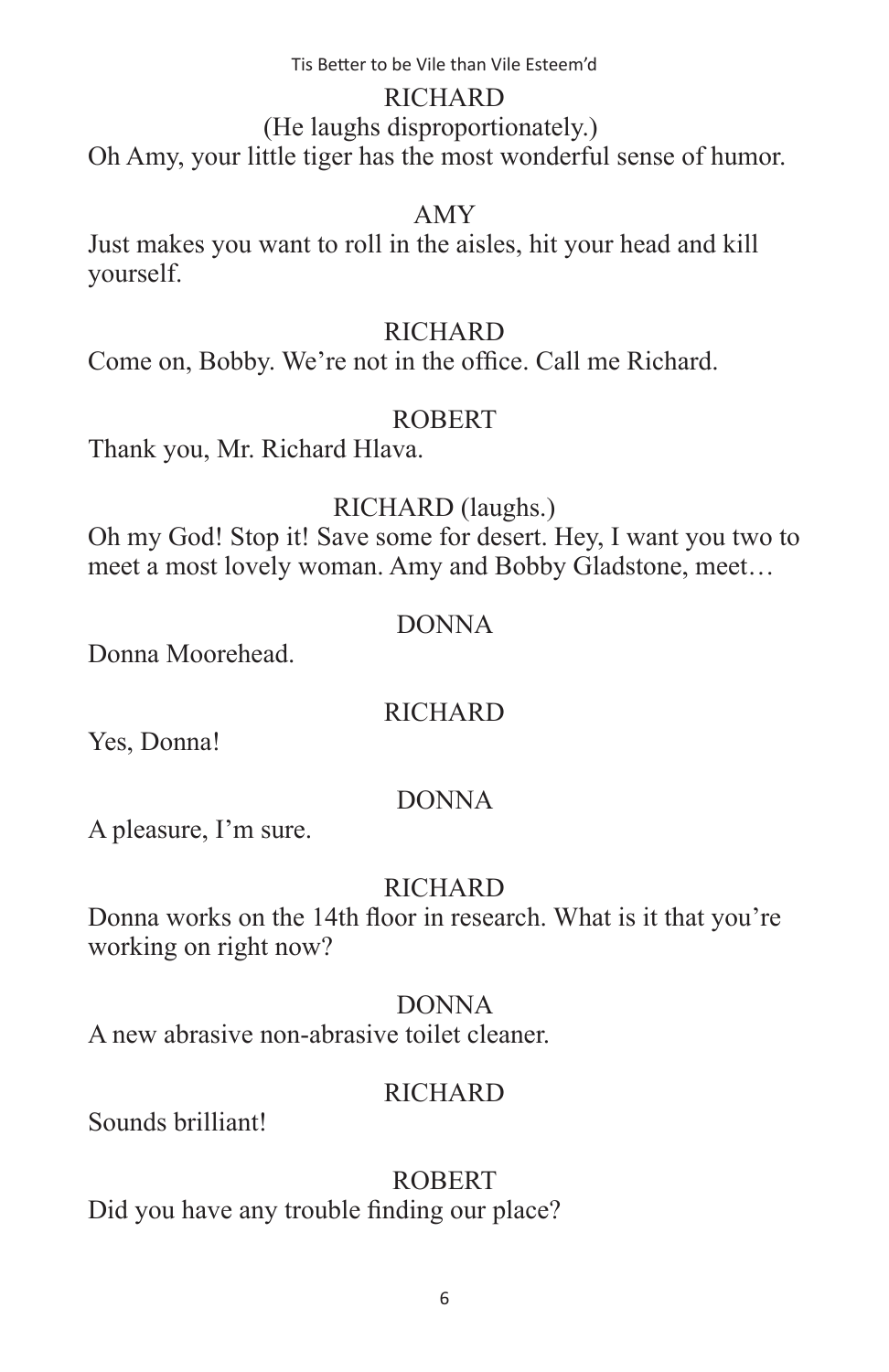#### RICHARD

Not at all, my great-grandfather was part Apache Indian. GPS is for the white man.

#### AMY

Didn't you say on the phone you had two more guests?

### **RICHARD**

Ah, yes. They said they'd come inside once they finished looking through your trash.

 (AMY and ROBERT kink their necks to the side quickly to look toward the window.)

I met them today at the train station, and they're just great. They make me laugh and funny people are always good people to laugh at. Tell me Amy, what are we having for dinner tonight?

### AMY

Well, I thought about cutting up certain parts of Robert's anatomy and serving them in a nice white sauce, but I thought you'd much rather have Chicken Kiev.

### **RICHARD**

You two are hilarious! And you remembered that I told you I wanted Chicken Kiev to eat. "Memory, the warder of the brain." That's Shakespeare.

# AMY

You read Shakespeare?

# **RICHARD**

A CEO isn't just a man of letters, but he must be a man of words. (He takes a book out of his pocket.)

So I carry around the Pocket Shakespeare for CEOs: The bard's greatest quotes pertaining to the business world. "How holily he works in all his business, And with what zeal!", "To business that we love we rise betime, and go to 't with delight", "He shall but bear them as the ass bears gold, to groan and sweat under the business."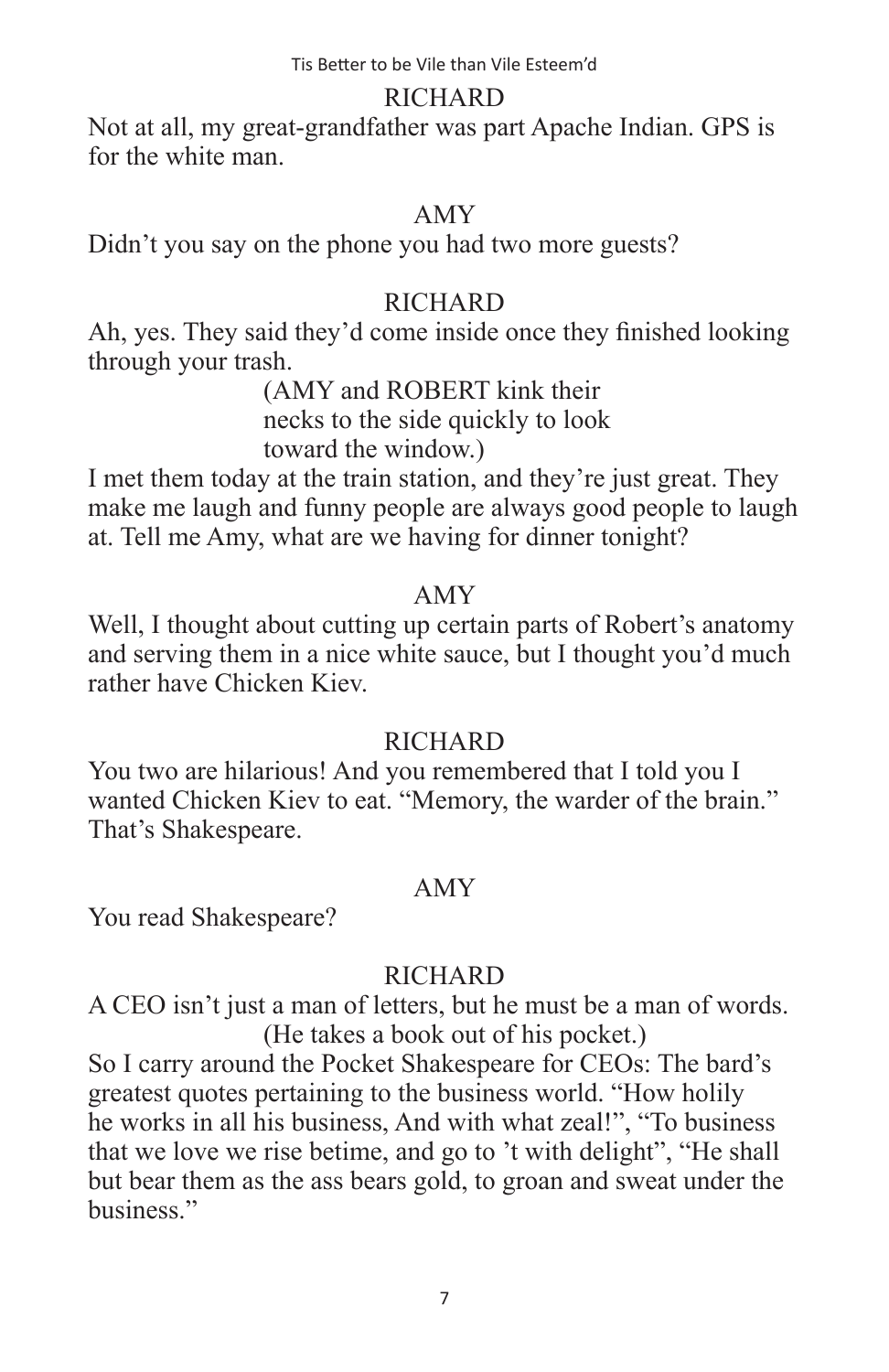#### AMY

If you're looking for a great ass, look no further than my husband. (The Doorbell rings. AMY and ROBERT look at each other tentatively before AMY answers the door. As soon as the door opens, TED spurts inside and braces himself against the wall.)

Hello?

# ANDREA

 (She imitates Marilyn Monroe.) Miss Holiday, a pleasure. And this must be Mr. Holiday. (To ROBERT) Are you a good boy, Mr. Holiday?

# ROBERT

Oh my Christ.

 (She goes in to give him a kiss. TED violently moves on him.)

# TED

Hey! Are you moving in on my girl?

# ROBERT

I hope not.

# ANDREA

C'mon Teddy. I was only being nice to him, besides… (She whispers in TED's ear.)

# TED

You're right, he does look impotent. (Stretches out his hand for a shake.) No hard feelings.

# ROBERT

Sure Ted.

# (TED pulls ROBERT's arm.)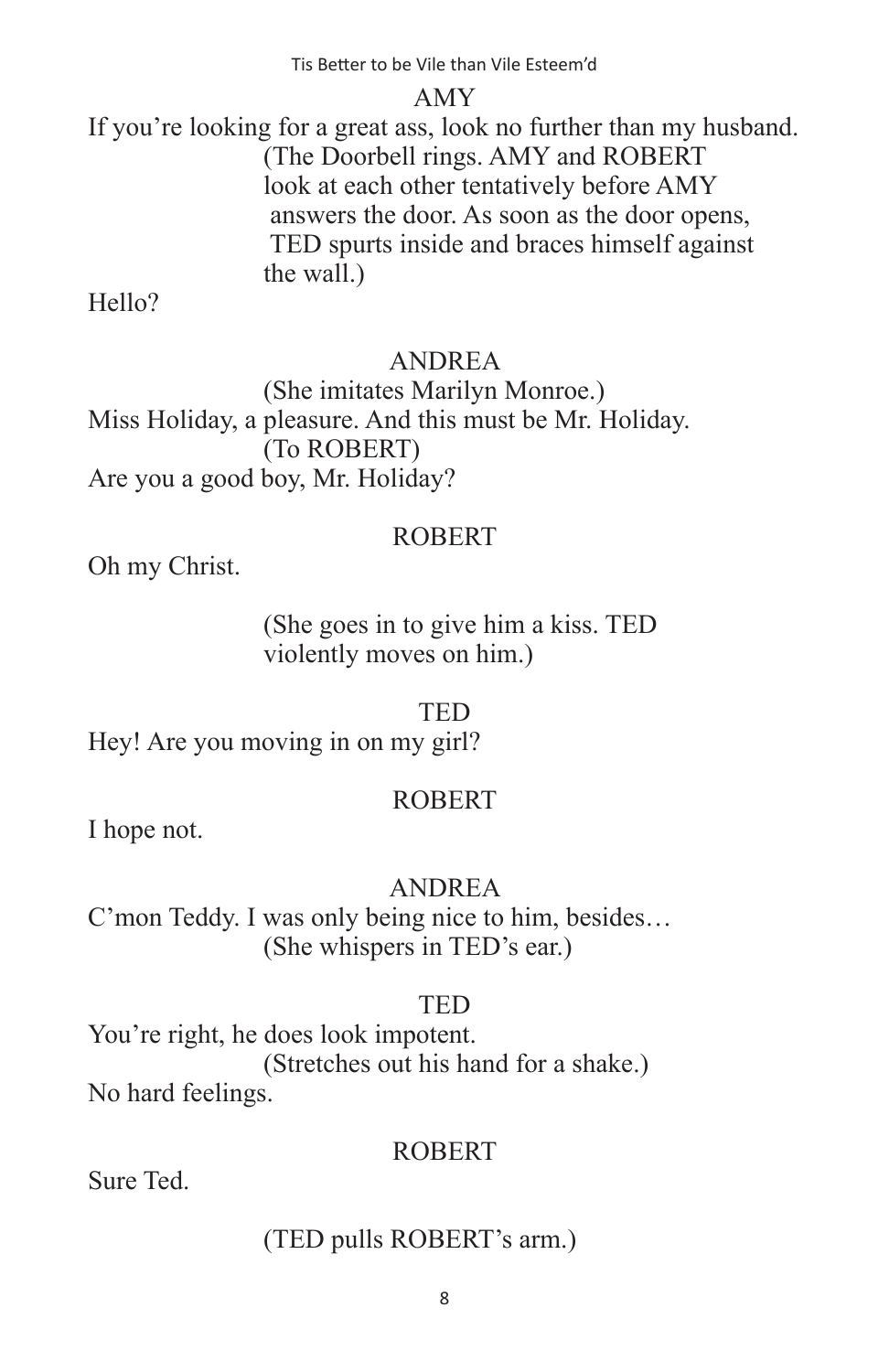#### TED

How'd you know my name? Tell me how you fucking know my name!

#### ROBERT

She said it! She said it! She said it!

#### TED

So she did.

(Ted lets go of his arm)

Nice to meet you, I'm Ted. She's Andrea, no matter what she tells you. Listen, pal, you ever had to shit so bad, you thought it was going to come out your gut?

#### ROBERT

No.

# TED

Like, your belly button was going to rip open in a violent shit storm, raining down on everyone around you?

### ROBERT

Can't say that I-

### **TED**

Jesus Christ. I'm trying to ask you if you got a toilet around here. What kind of fucking host are you? I already told you I was going to explode shit all over the place, and we're still talking?

### ROBERT

Through the kitchen! Through the kitchen.

# (TED exits.)

# AMY

Maybe we should eat.

### ROBERT

And keep our mouths as full as possible.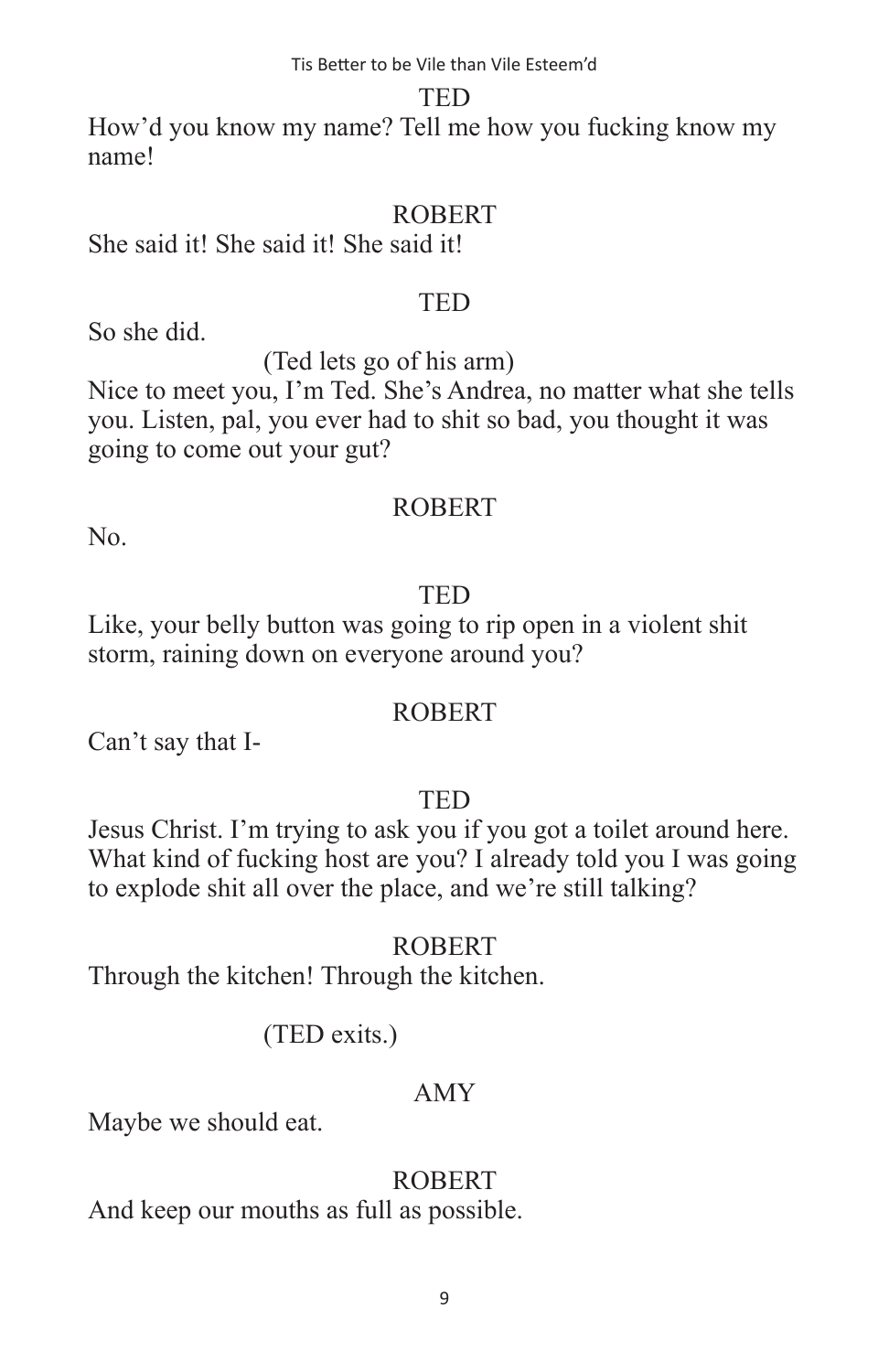ROBERT (cont.) (AMY goes to the kitchen to start bringing the food to the table and serves chicken on everyone's plate. RICHARD escorts ANDREA to her seat. DONNA and ROBERT talk near the door.)

What are you doing here?

#### DONNA

Nice to see you again, too, you dirtbag.

#### ROBERT

Nice tits, who bought those for you?

#### DONNA

Certainly wasn't you, was it?

### ROBERT

I want you out of here now. Make your phone ring. Make something come up.

### DONNA

Oh, forgot to tell you, we're not fucking anymore, and you can't tell me what to do. Your place is a shithole, by the way.

### ROBERT

So now you're whoring yourself out to old men for money.

#### DONNA

And you're not?

### ROBERT

Uh, no. I'm trying to get a legitimate promotion.

# DONNA

Oh, really. How did your wife react when you told her we had an affair?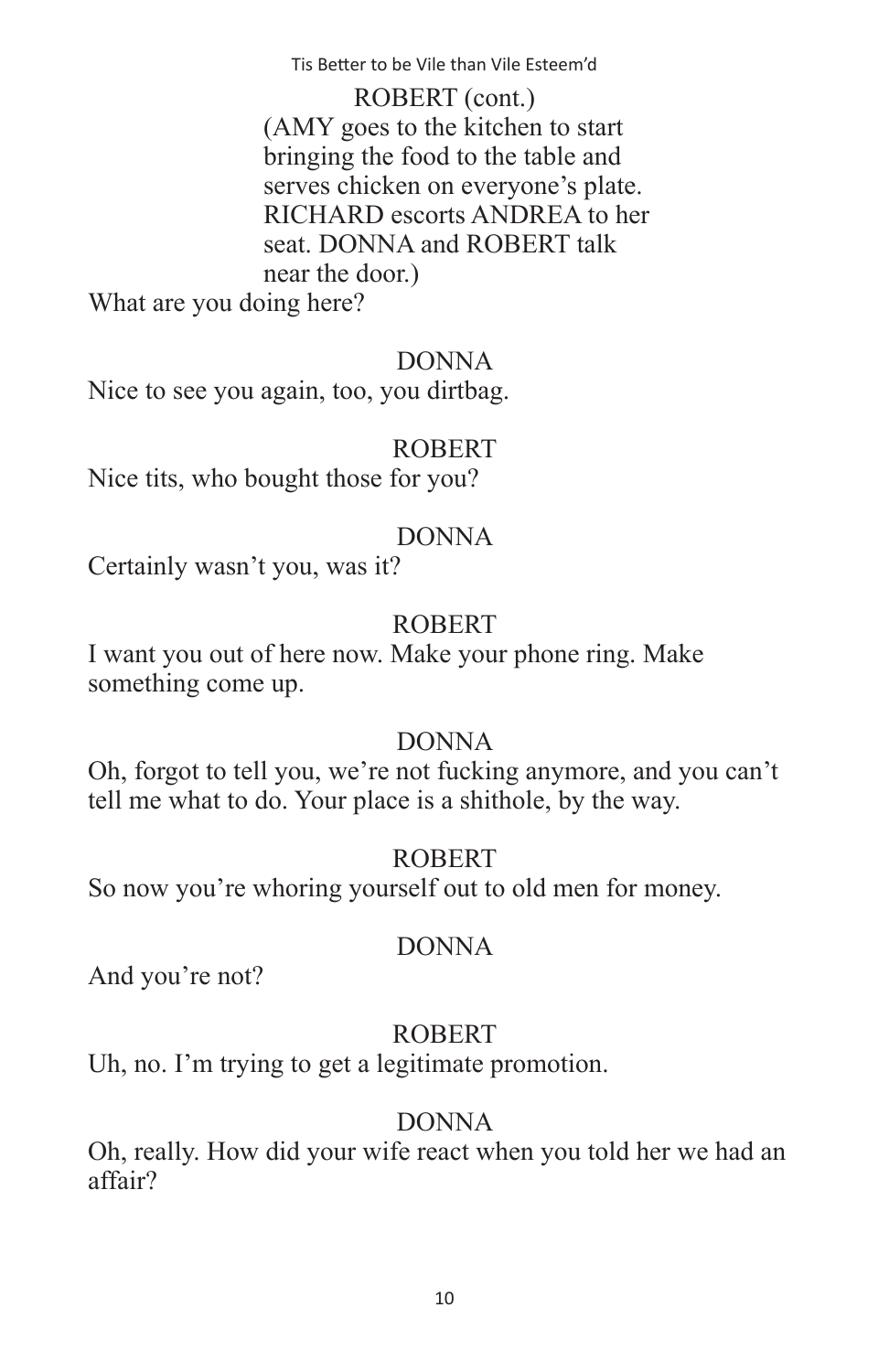#### ROBERT

How did… Are you that obsessed with me that you'd arrange to come here and destroy me?

#### DONNA

Arrange? Don't flatter yourself. This is just the happiest coincidence of my life. But while we're here, you can tell her, or I can tell her.

#### ROBERT

You're bluffing.

#### DONNA

Enjoy your last meal, mother fucker.

#### AMY

 (As she's dishing out the last bit of chicken) Hey you two, dinner's ready. (DONNA and ROBERT sit down.)

Where is-

### ROBERT

**Ted.** 

Ted?

### AMY

ROBERT

He said he had to use the bathroom.

#### AMY

OK, we'll wait a bit then.

 (Blackout. Pause. Light comes back up with no Ted. Blackout again. Pause. Light comes back up.)

Maybe he fell in.

 (RICHARD laughs. Blackout again. The lights come back up.)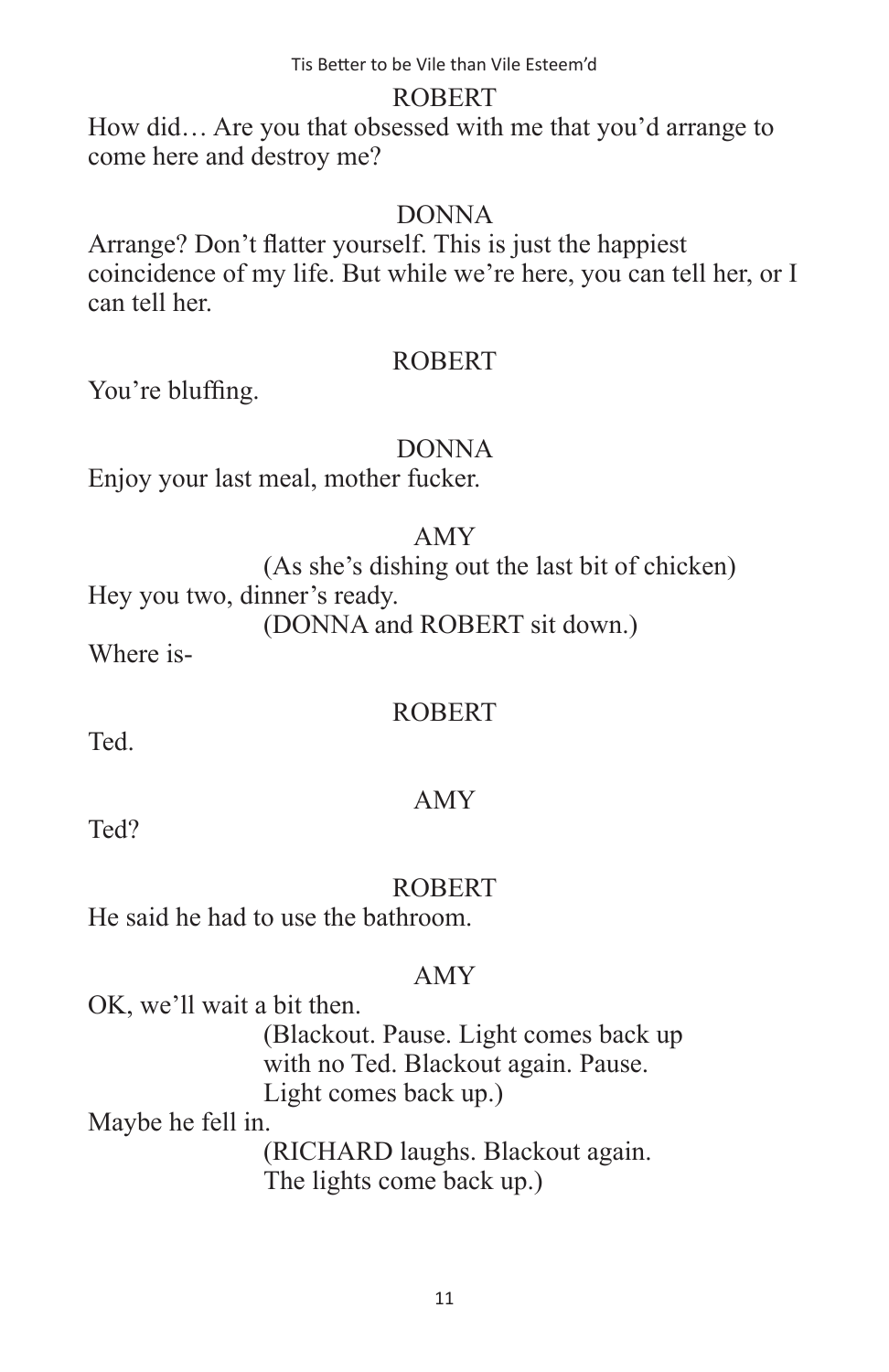#### ROBERT

Maybe we should – (TED enters.) Ah, OK, we're ready now.

#### TED

I wouldn't go in there if I were you.

### RICHARD

Ah, my good boy, that's where you're mistaken as I'm assuming the Gladstones are using one of my wonderful bathroom Scent Bombs.

### ROBERT

Yes, sir!

### **RICHARD**

With Scent Bombs, there's no gaseous fallout. You never have to worry about following someone into the toilet again. Our slogan is "Scent Bombs: Like someone bombed your bathroom, but in a nice way." That slogan barely edged out: "Scent Bombs: Don't let it smell like someone died in your bathroom." I'm not sure why we always sell more during wartime, but I like it. More war for us, I say.

### **TED**

Why don't you go in there?

# **RICHARD**

So, let's eat, huh?

### AMY

Would you like to say the blessing for the meal, Richard?

### **RICHARD**

I'd be delighted. And all this time I thought you two were Jewish. Let us pray. Dear father in heaven, we ask your blessing for this wonderful meal I requested. We ask that you bless the Gladstones for all the things they do for me. And, while you're at it, if you could bless the opening of our new home lobotomy line of products, I would greatly appreciate it. Ha, ha. Seriously, bless it. And bless us all in all the things we do in your name-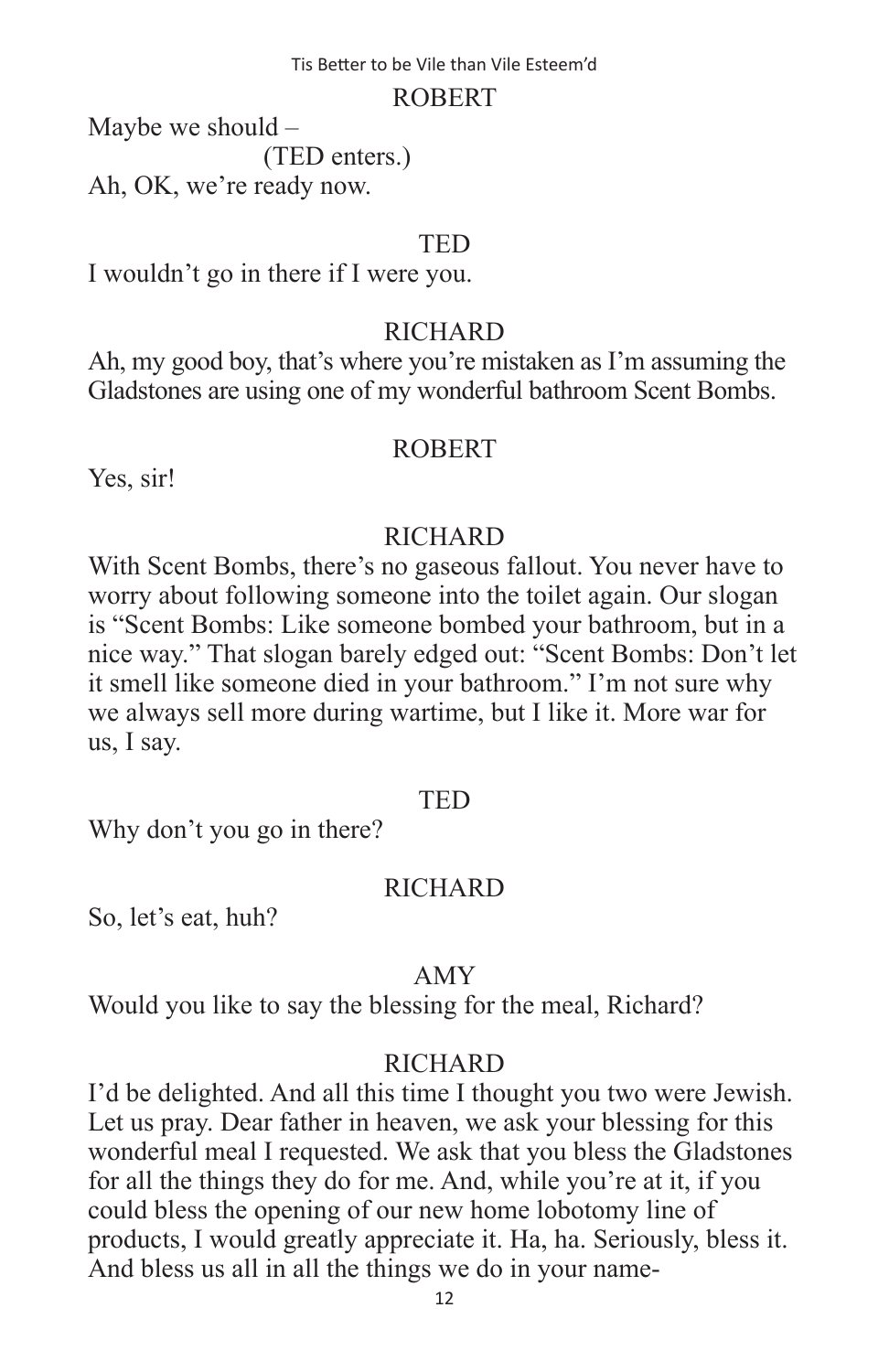Tis Better to be Vile than Vile Esteem'd (TED stabs the chicken on his plate.)

#### TED

 Aaaaaaahhhhhhh!!!! It moved! (Gets off his chair and backs away) It moved!! It was walking off my plate.

#### **RICHARD**

That must have been one amazing shit you took, Teddy my boy.

#### ANDREA

Teddy, you're making a sceney-weenie.

 (TED sits and says, "Amen." Then everyone else says "Amen" and starts eating.)

#### **TFD**

I think I pulled a muscle in my wrist when I killed that chicken. You sure that chicken was dead when you cooked it?

#### AMY

**Positive** 

### ROBERT

What a terrible host Amy is, would anyone like some wine?

#### ANDREA

Does it have bubbles?

#### ROBERT

If it doesn't, I'll put dish soap in it and stir it with my finger.

#### ANDREA

OK, I'll take some.

#### **TED**

Is it poisoned?

### ROBERT

Richard?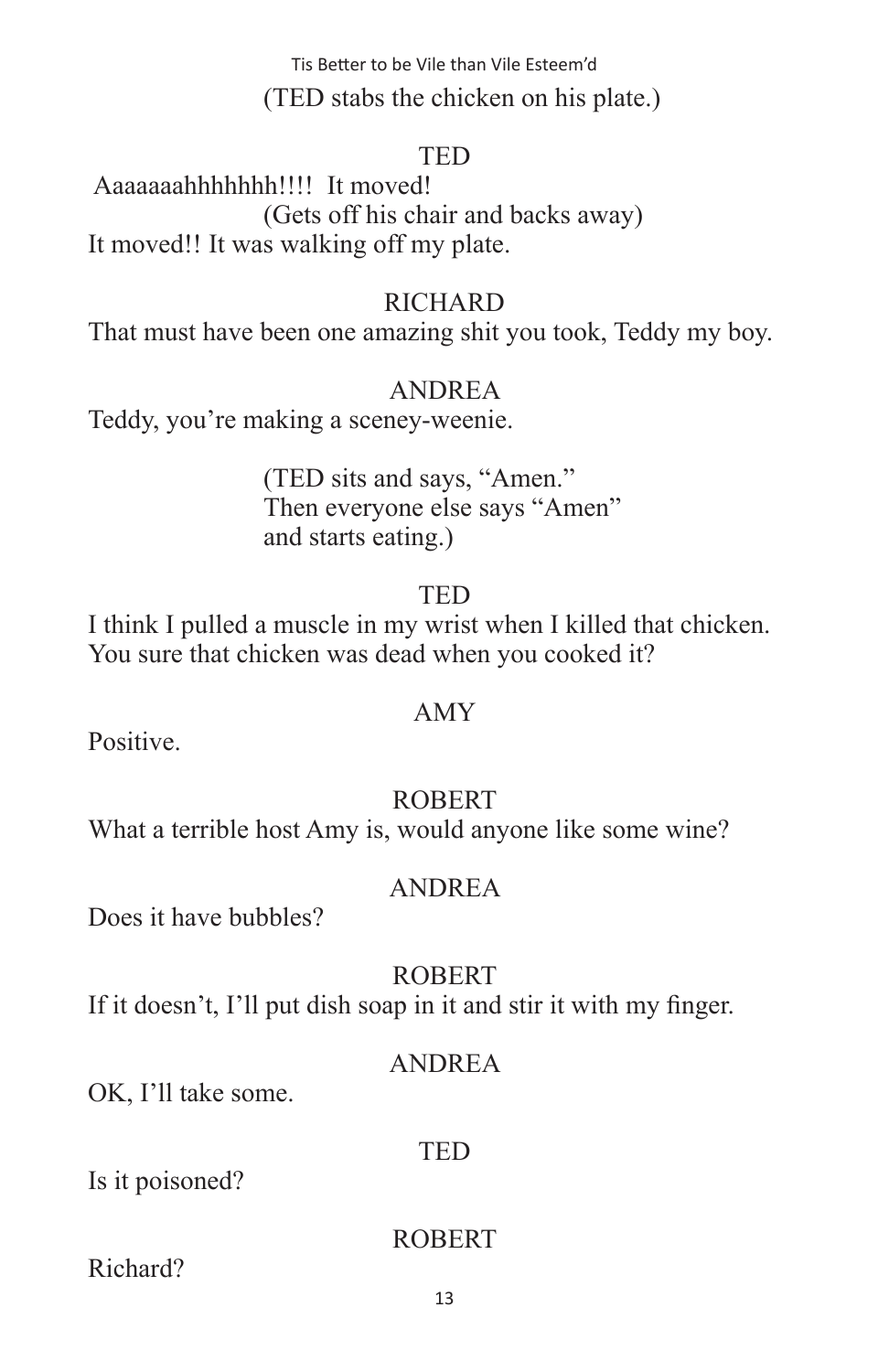#### RICHARD

No thanks. I brought my own. (He pulls a flask from his pocket.)

### ROBERT

Amy, can you help?

(They exit to the kitchen.)

### AMY

What?

# ROBERT

That woman Richard brought. She's a lesbian.

### AMY

How do you mean, like I've seen her before being a lesbian or the lesbian scent from her is so strong I must be clogged not to recognize?

### **RICHARD**

The flask is the CEO's safety valve.

# ROBERT

Well, just look at her with her short hair. She's not wearing a bra.

# AMY

Oh please!

# **RICHARD**

# (He pulls out his book.)

"Thy wit, that ornament to shape and love, misshapen in the conduct of them both, like powder in a skilless soldier's flask, to set a-fire by thine own ignorance, and thou dismember'd with thine own defence."

# ROBERT

OK, listen, she used to work on my floor, and one day I walked into the copy room and-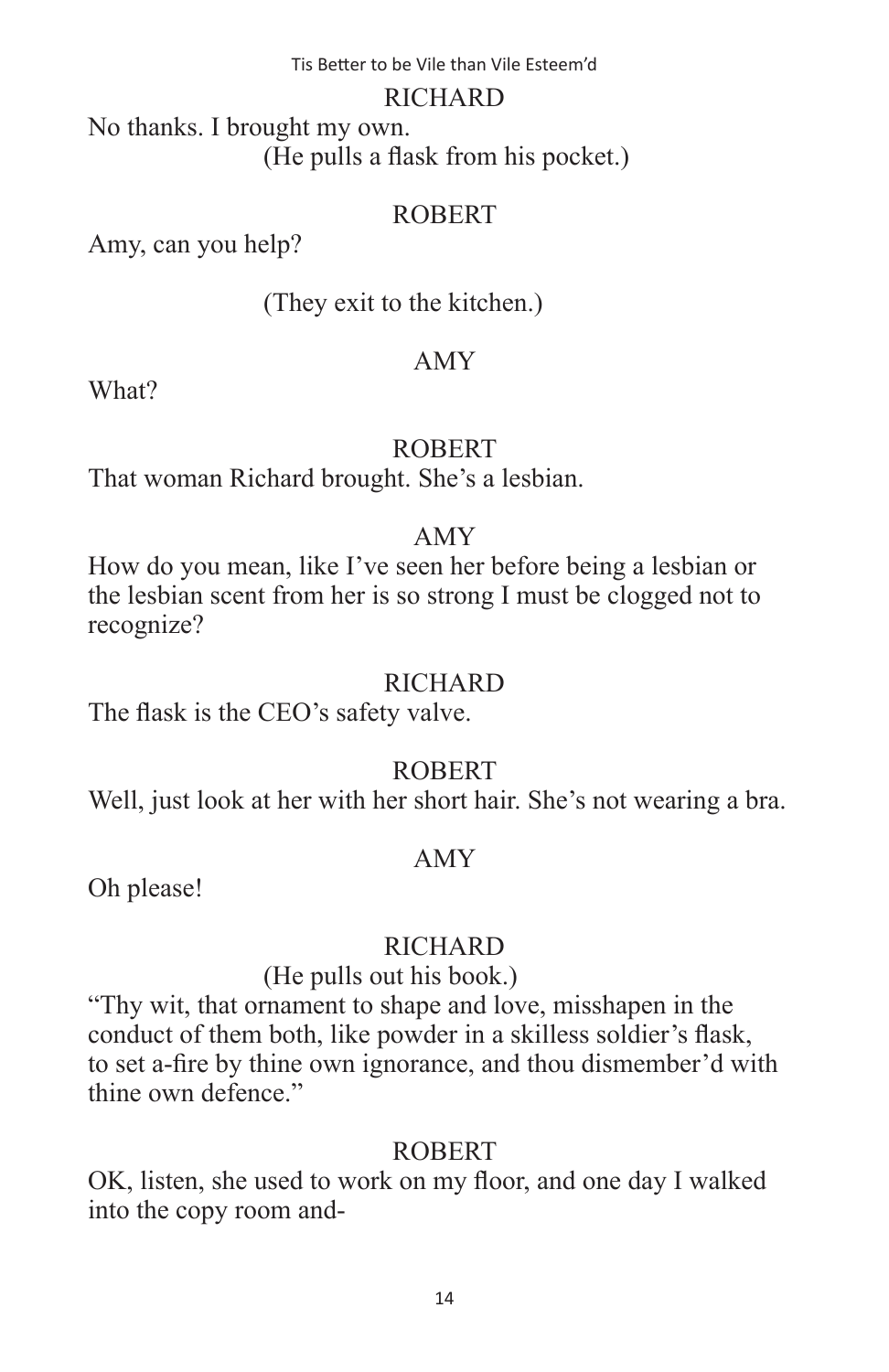#### AMY

She was making copies of her ass.

### ROBERT

A woman was eating her pussy as she was making copies of her ass.

### DONNA

What does that even mean?

### **RICHARD**

Whiskey is the best defense for ignorance.

### AMY

Look at me, not caring about this. Let's go!

# ROBERT

Just try to say something nice about me. (AMY groans.)

# **RICHARD**

And I say, "You can sucketh that, dear Shakespeare." (ROBERT and AMY enter.) You were getting the wine, boy. (ROBERT hangs his head and exits.)

# AMY

You know, Mr. Hlava, Richard, working for your company has been Robert's dream come true. He's loves what he does and has devoted so much time to it, sometimes I don't see him for days. (ROBERT smiles in the kitchen as he starts unscrewing the cork.)

# **RICHARD**

Sounds like bullshit. I like it.

### DONNA

There sure is something special about him.

### (Realizing he's in trouble, ROBERT unscrews faster.)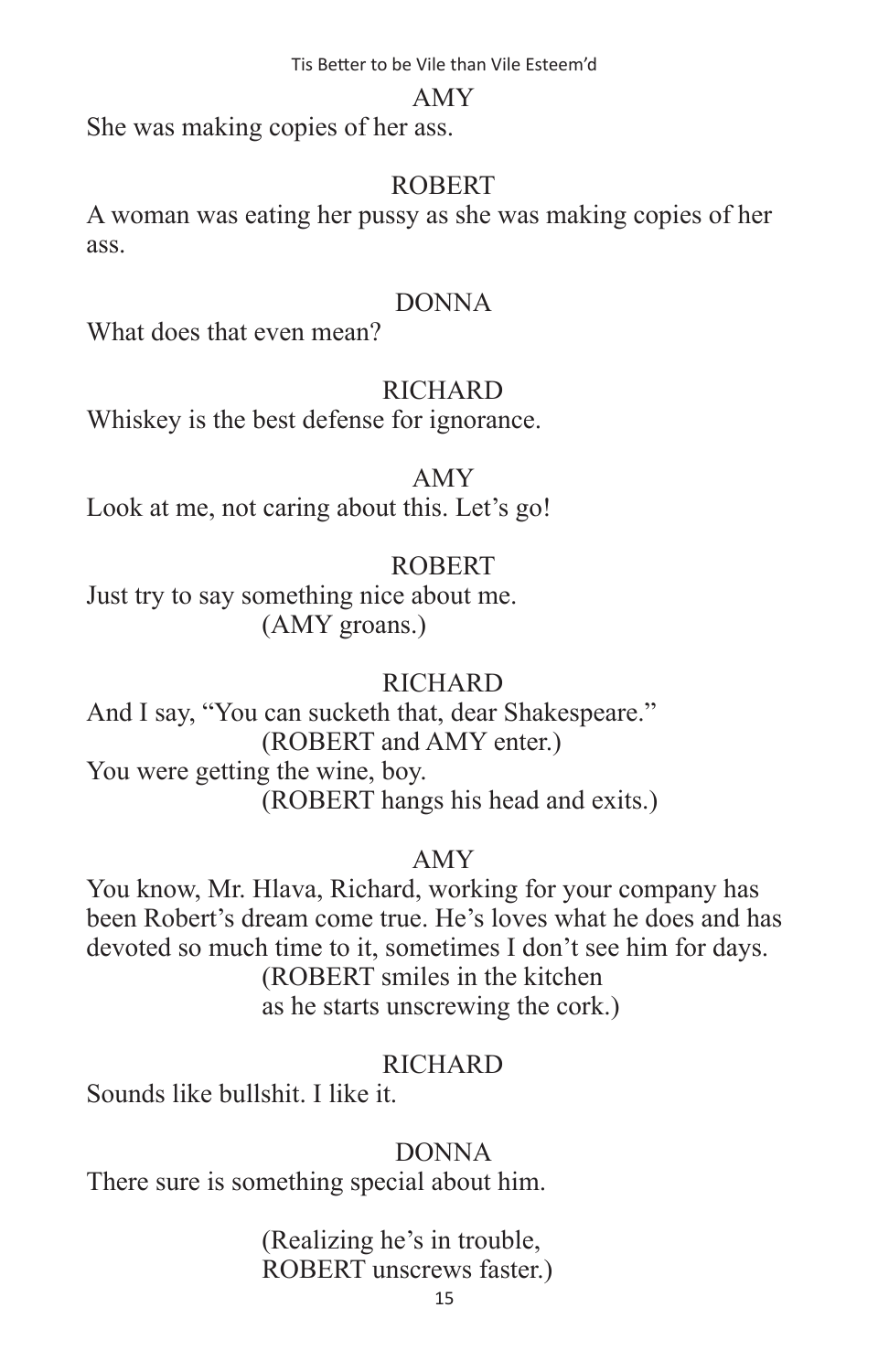#### RICHARD

How's that, my sweet-smelling accessory?

#### DONNA

Hard to explain. I guess some people just have that aura, where they touch you on the inside – somewhere, anywhere- (ROBERT abruptly enters and says, "OK!" Ted is shocked, screams and ducks under the table.)

#### **RICHARD**

You OK, Teddy?

#### TED

Just testing the floor.

**RICHARD** 

You know, Bobby my boy, Dorothy-

#### DONNA

Donna.

### **RICHARD**

Donna here says that you have an aura of influence on people.

### ROBERT

Oh, I really wouldn't say influence. Actually, I wouldn't believe anything she says.

### DONNA

Come on, Robert, are you telling me that you don't influence others? Or is it that you influence when you want to influence?

### ANDREA

I think I was influenced once. (TED reappears.)

### TED

Yeah, you drank too much at The Four Seasons when we were in New York. In New York, you'd be god damn sure people kill their food before it's cooked.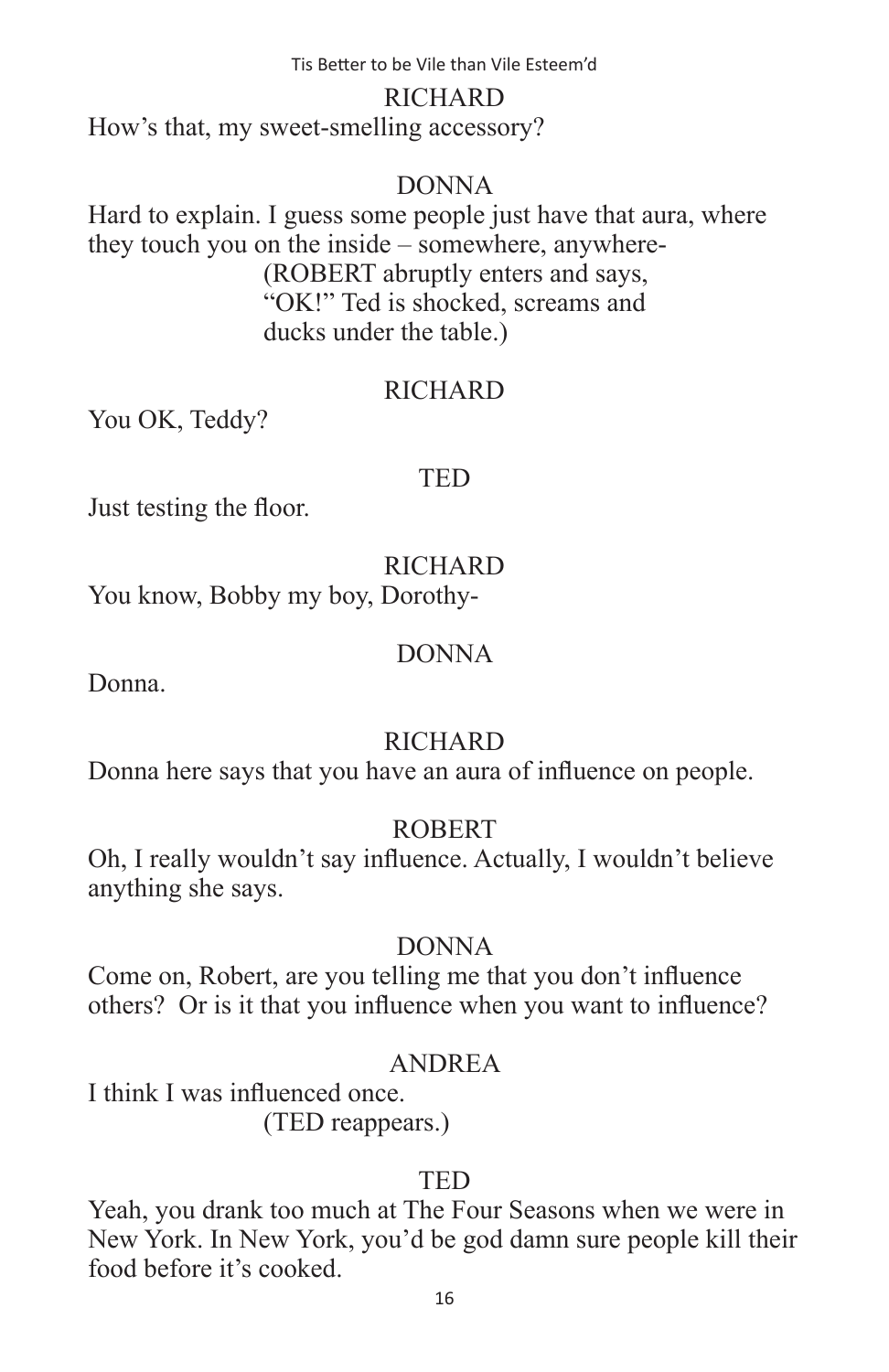### RICHARD

I think this food is wonderful! You know, Bobby, people who are influential and can change people's lives have a great future ahead of them.

### DONNA

He's certainly changed my outlook on life.

### RICHARD

And we've been here, what, 10 minutes? Good show, my boy.

### DONNA

Actually, we used to be very close, oops, I mean, work very closely together.

### RICHARD

You don't say. How do you do it, my boy?

### ROBERT

I just try to be myself.

# DONNA

You sure do.

# AMY

Chicken! More chicken, anyone?

# ANDREA

### (In an Australian accent)

We ain't got a lotta chickens in the Outback. We ever need some food, we just peg a boar and roast away.

#### TED

Well, welcome back Olivia Newton-Fuckin' John. Why didn't you stay in Australia where you belong?

### ANDREA

It ain't Olivia, you wanker. Me name is Dot.

# **RICHARD**

Aren't they great!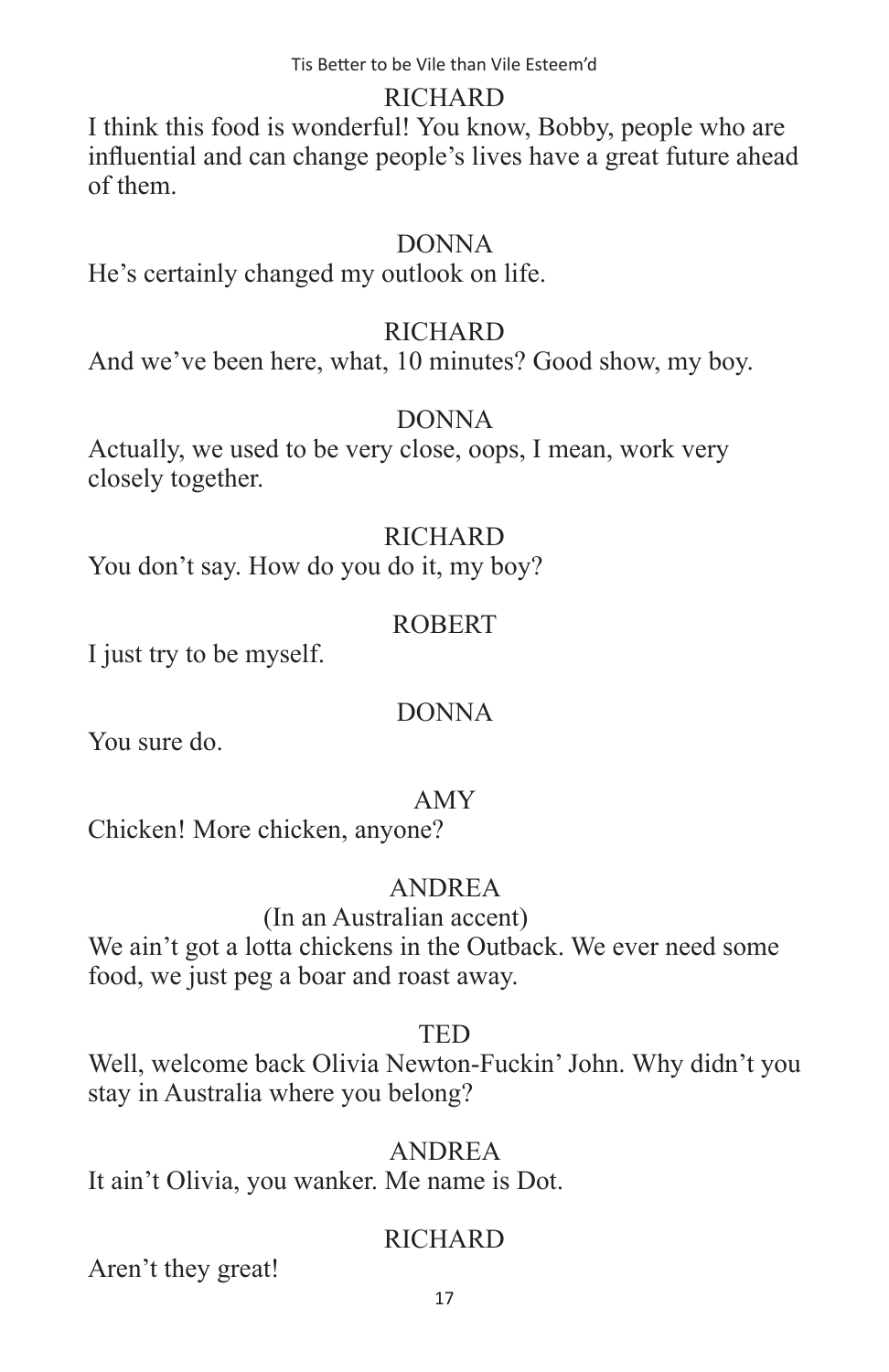#### AMY

Robert.

# ROBERT

Kitchen?

# AMY

Kitchen.

# ANDREA

See ya on the backside, mate.

# (ROBERT and AMY go to kitchen.)

# **RICHARD**

That must be one amazing kitchen.

# **TED**

They're probably plotting against me right now. (To ANDREA) Try this wine. See if it kills you.

# AMY

When were you going to tell me about your "influencing" of Donna?

# ROBERT

I don't know what she's talking about.

# **TED**

I think I'm choking. No, no really. I think I am.

# AMY

You two are close, huh, but you never thought of mentioning her name before?

# DONNA

Why's that?

# ROBERT

I'm telling you, I don't know what she's talking about.

18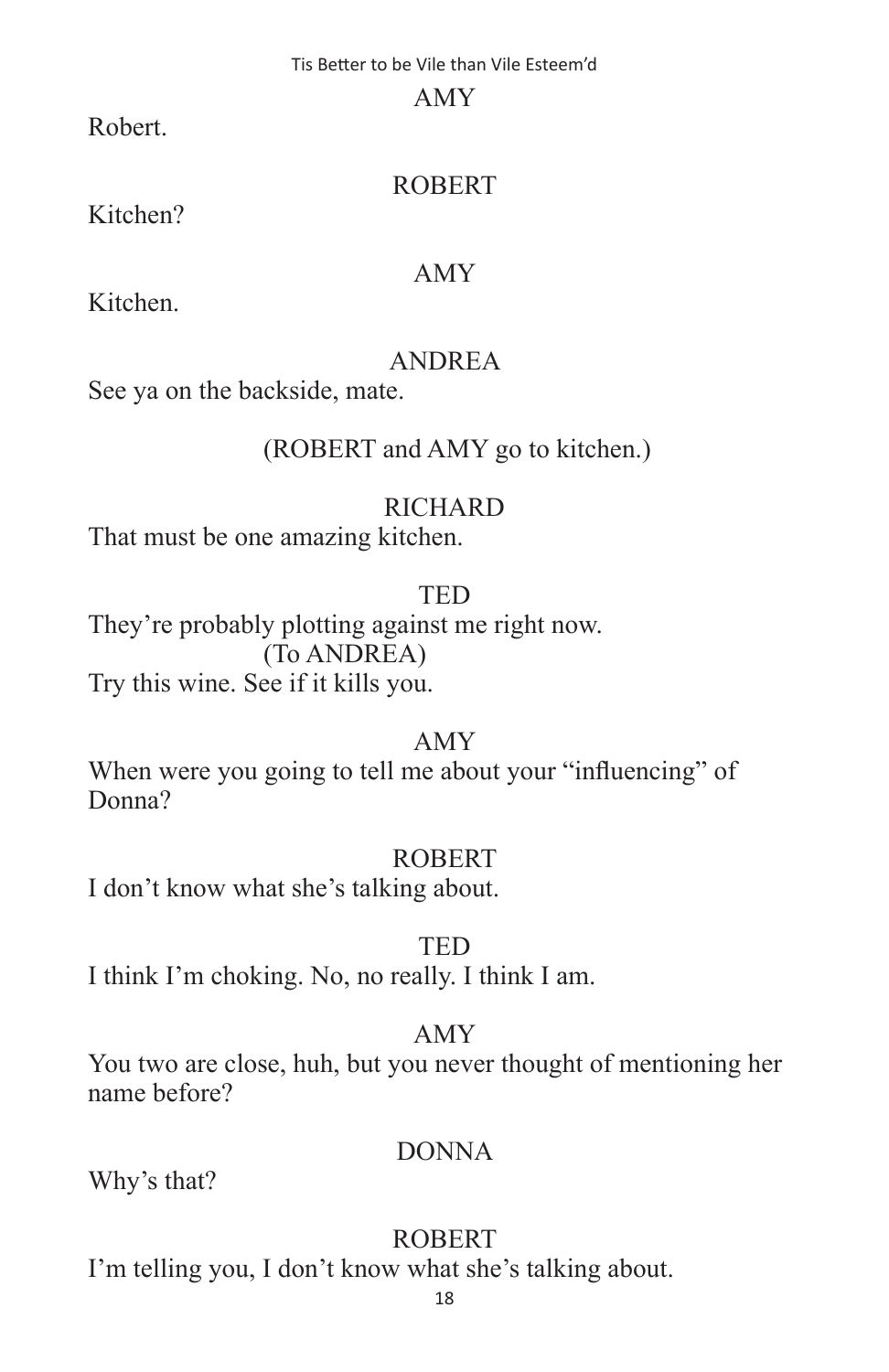#### TED

I don't know. I've never choked before.

#### AMY

Are you having an affair with her?

#### **TED**

I definitely think I'm choking now.

#### ROBERT

Of course I'm not. She's a lesbian.

# ANDREA

I once knew a mate that had a whole 'roo arm stuck in his throat.

#### **RICHARD**

Amazing. How'd he get it out?

### ANDREA

He didn't. He croaked two minutes later.

### ROBERT

Can we talk about this later? I want to get through this dinner, and I'm not in the mood to deal with your crazy mind right now.

### DONNA

How'd he get the bone in his throat?

# ANDREA

We wagered him \$50 he couldn't pound it down his mouth with a hammer.

### AMY

You, you, you! Everything about you I feel like I'm not even a part of your world.

### DONNA

And he did it?

### ANDREA

Wouldn't you?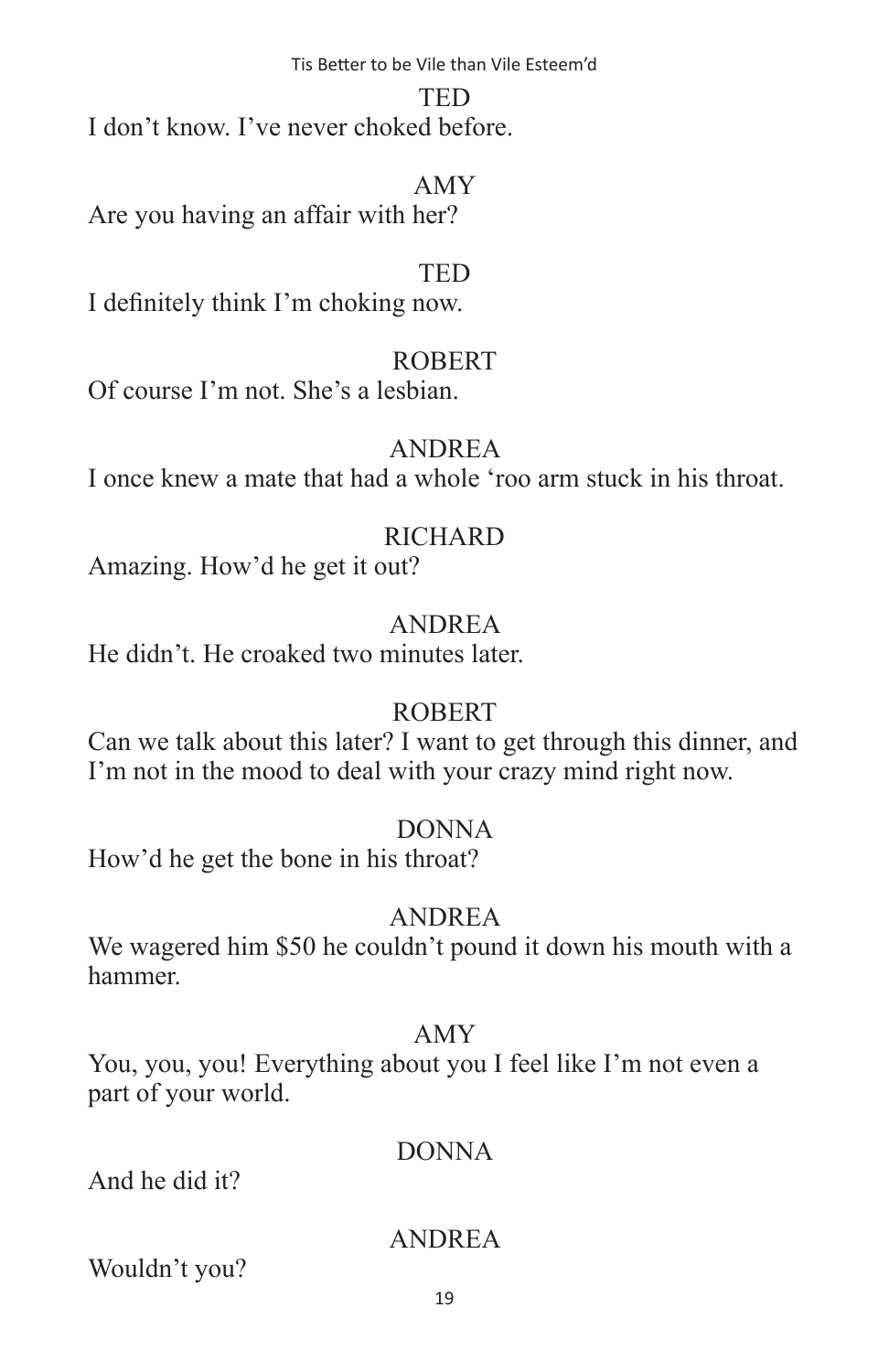#### TED

Can you see breath coming into my mouth? I can't see it or feel it.

#### ROBERT

You don't know how to be included.

#### TED

I think I'm going to pass out. Yep. (He passes out on table. BLACKOUT.)

#### **Scene 3**

AT RISE: After dinner, still at the table. RICHARD is feeling a bit tipsy at this point. Both he and Andrea are chomping on cigars. ANDREA has taken on the personality of a war veteran.

#### **RICHARD**

Normandy: 1944. The day the Earth stood still.

### ANDREA

And we were there.

### RICHARD

Company B.

### ANDREA

Fighting Nazi scum till our hands bled.

#### **RICHARD**

Except for those who used guns.

#### ANDREA

**Pussies**.

### **RICHARD**

Pussies. That's where I learned to be a powerful CEO, where you've got two choices: fight or die. It's war, war in the world, war in business. What's the difference between Nazi's and my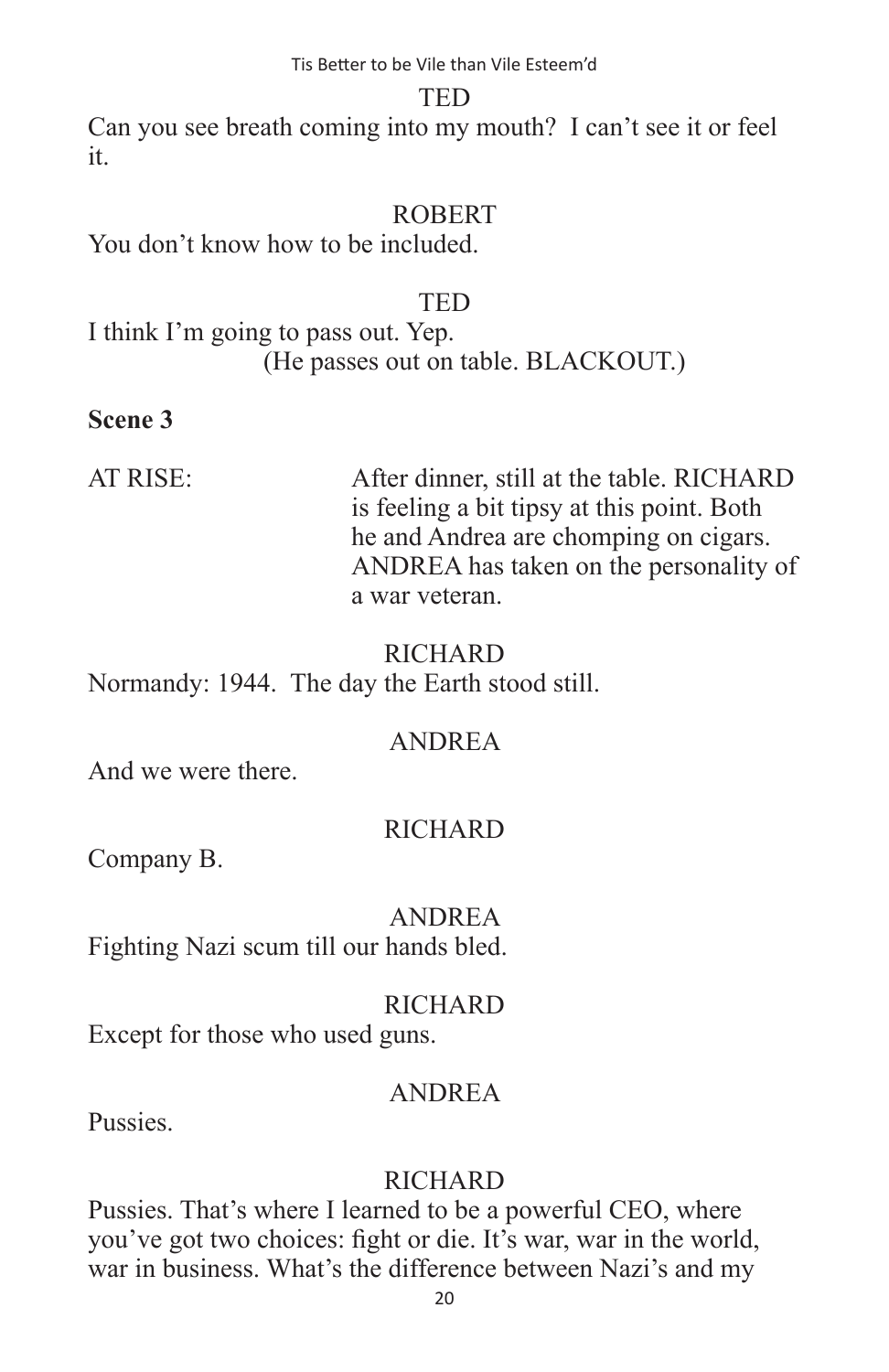#### RICHARD (cont.)

competitors who want to displace my products in your bathrooms and your cat's litter box?

### ANDREA

Nothing.

#### RICHARD

Damn right. Nothing.

(Fumbles with his book.)

"A victory is twice itself when the achiever brings home full numbers." We defeat them in war, we sell twice as many products. Even fruity Shakespeare knew that one.

### ANDREA

Shakespeare never shot no gun!

# **RICHARD**

I watched a lot of good men die in those movies.

#### TED

Watching war movies ain't the same as being there.

### **RICHARD**

If you're patriotic enough, it is! I didn't need to be there to feel it, to feel what they went through. I don't need to shoot someone to know what it feels like to shoot a man. When you're as powerful as I am, you don't have experiences and emotions. You absorb them, like one of my sponges.

### DONNA

I use your bathroom sponge, and I just love it.

# **RICHARD**

See what I'm saying, people. I've never used my sponge because I have a stable of servants, but listening to this beautiful, young, voluptuous woman…

# DONNA

Donna.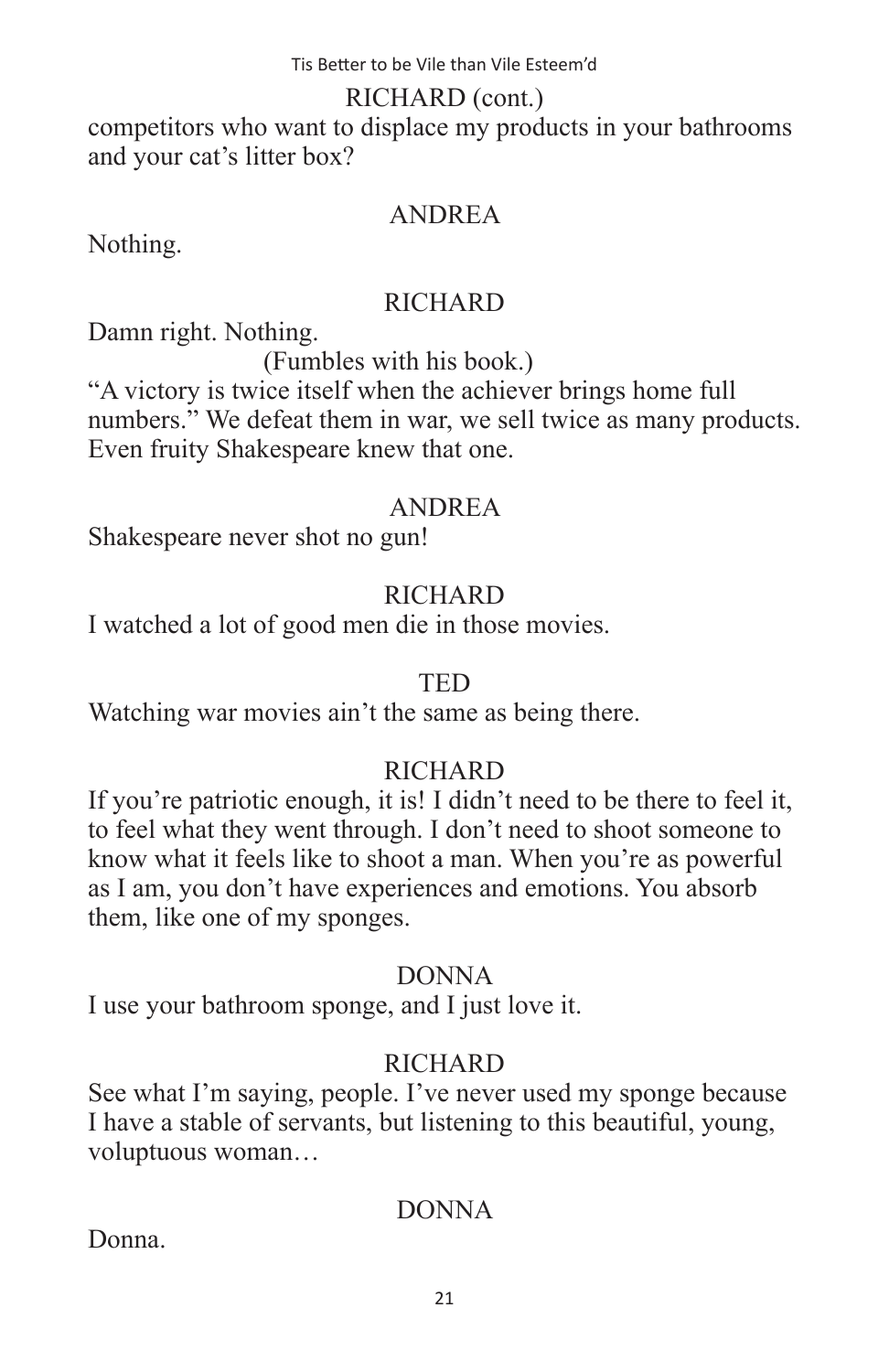#### RICHARD

Donna, I can feel how good my sponge is.

#### DONNA

I'm not sure I agree with you on feelings and experiences, Richard. Maybe I'm an old-fashioned girl-

#### **RICHARD**

An old-fashioned girl with a great rack-

### DONNA

But I like having experiences. I want to have emotions. Sometimes I don't like the way they make me feel, but I'd rather have them than see them.

### **RICHARD**

I've got no time for them.

# DONNA

And more than anything, I'd rather share them than keep them to myself. How about you, Amy? Do you like sharing emotions?

### ROBERT

Just leave her alone, OK!

# **RICHARD**

Whoa, tiger, she just asked her a question. You are certainly an attack dog, Bobby boy. (Makes barking noises)

### AMY

I don't know.

### DONNA

You don't know what?

### AMY

I don't know what you're asking.

# **TED**

 (Yelling as if AMY was deaf.) Do you like sharing emotions?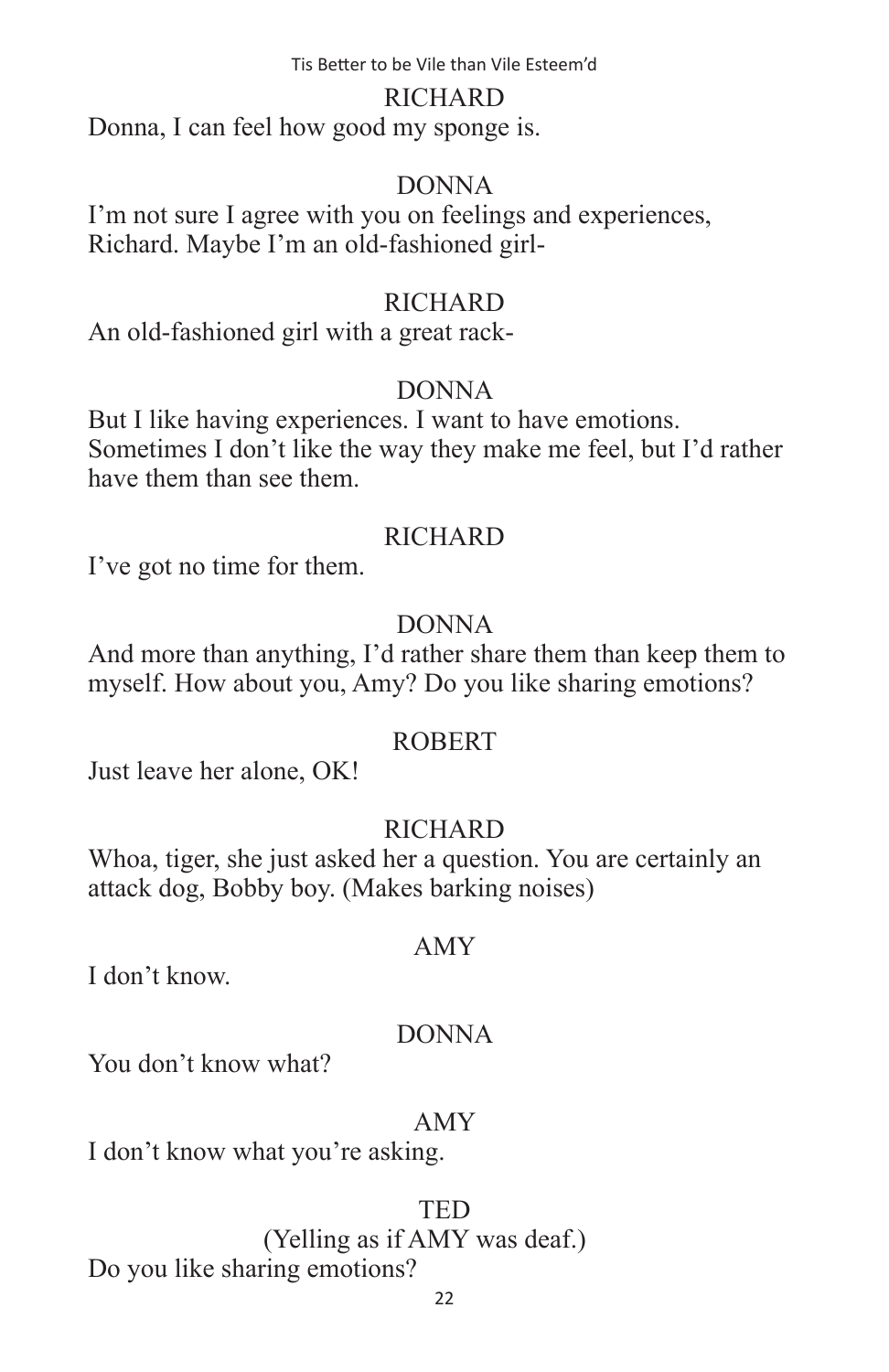#### AMY

Thank you, Ted.

#### ROBERT

We share everything together. Our feelings, our experiences, our-

#### DONNA

I don't remember asking you anything.

### AMY (pauses.)

Yes, I like to share.

#### DONNA

Do you share?

#### AMY

I've come to learn there are some things that can't be shared.

### **RICHARD**

Boo! Answer the question.

#### AMY

Some things can't be shared.

#### (To DONNA)

For instance, I will never know what it's like to be a lesbian, but I don't think you'll share that experience with me.

#### **RICHARD**

Lesbian? YES!

### DONNA

Lesbian? What makes you think I'm a lesbian?

#### AMY

Robert told me you were.

### **RICHARD**

I'm having sex with a bisexual! (ANDREA gives him the thumbs-up)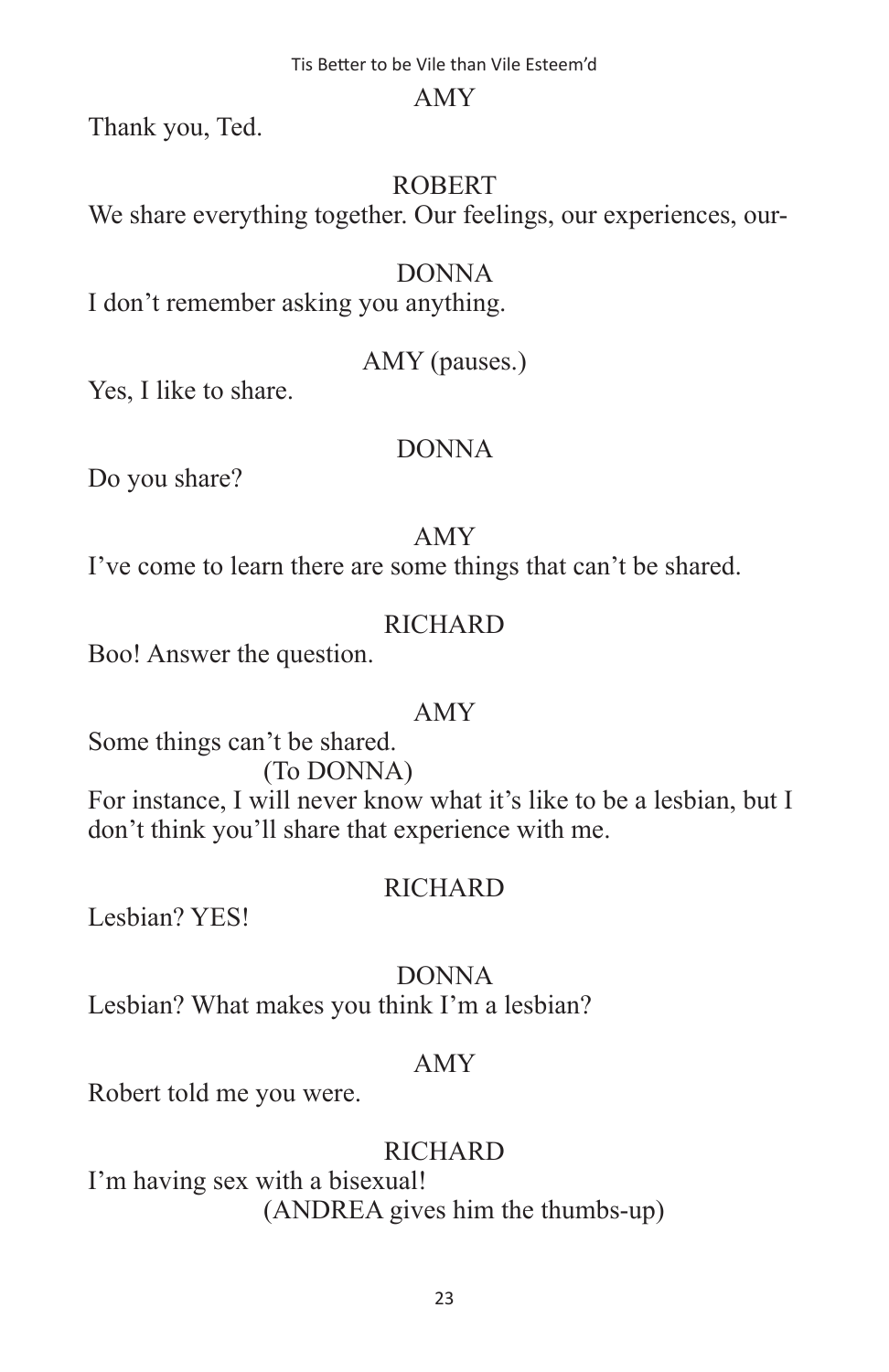#### DONNA

Surely, he didn't.

### AMY

He told me how you and another girl were having oral sex on the copier at Robert's work.

### **RICHARD**

I need to walk around the office more often.

# DONNA

I think Robert is confused. He was giving me oral sex as I sat on the copier.

# AMY

# (To ROBERT)

I can't believe you stared me right in the face, and you lied to me. I asked, "Are you having an affair with her?" and you said no.

# ROBERT

But I'm not having an affair with her.

# DONNA

We used to fuck, but we don't anymore, so technically he wasn't lying.

# **RICHARD**

 (He pretends to look through his book) "To thine own pussy be true." (ANDREA, TED and RICHARD laugh.)

### AMY

You want to know if I like sharing emotions? Is that it?

# DONNA

I just wanted you to share with you what a letch your husband is.

# AMY

You want to know if I like to share experiences?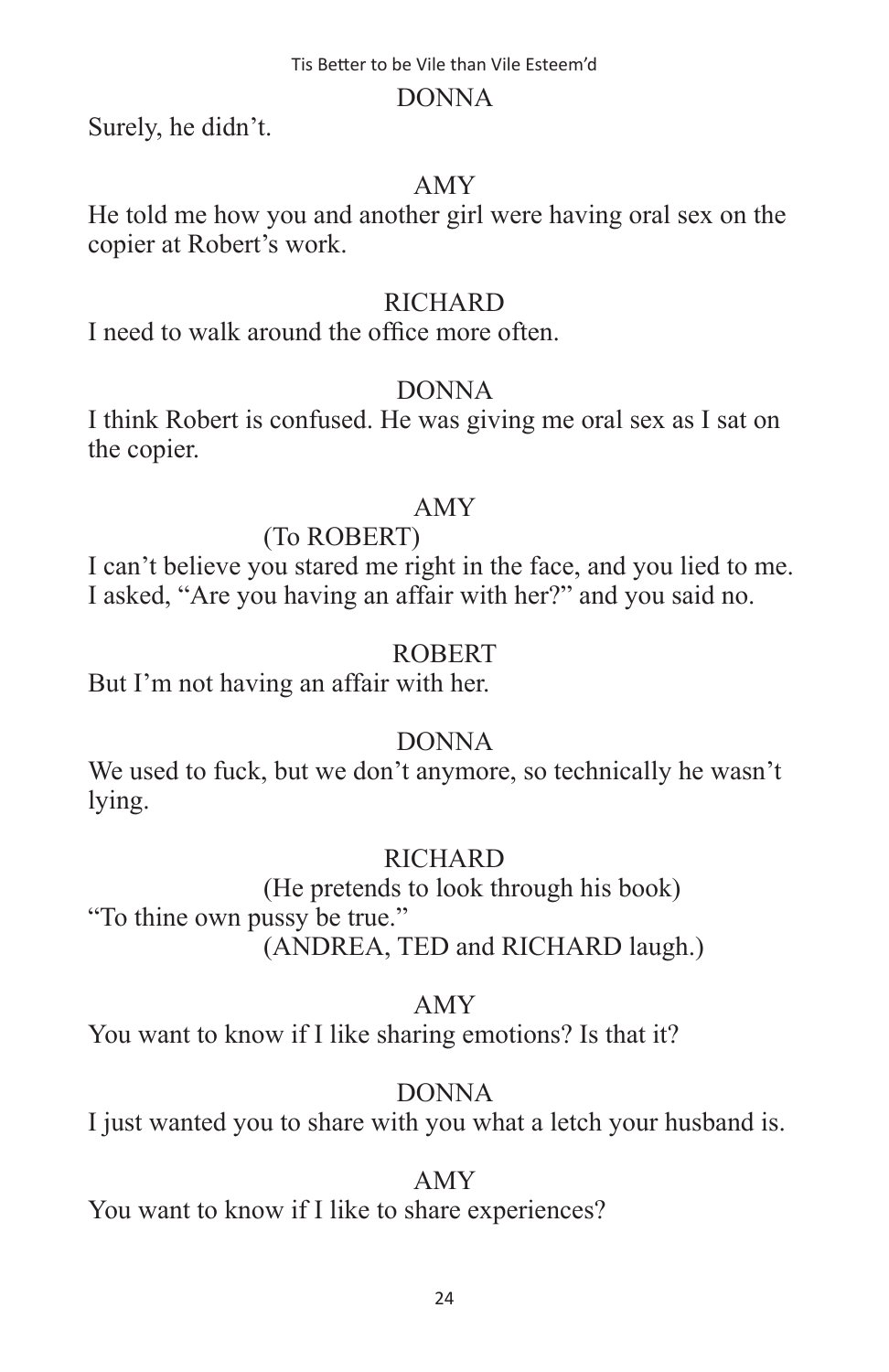#### DONNA

Not really.

#### AMY

I wish I could share them, but some things can't be shared. Something happened to Robert and me, but to this day, we can't share it.

#### ROBERT

No one cares, Amy. No one cares about this.

#### AMY

I care. I care about this.

#### ROBERT

Well then just go ahead. Go ahead and tell them about the baby – it was born dead. Go ahead, cry your eyes out and tell them how I was never there for you after that and how I was always at work and how we don't have sex anymore. Go ahead, they're listening.

#### DONNA

Don't be an ass.

#### ROBERT

You weren't here; you can shut your mouth. You weren't here to see her holding her belly all day, crying day and night, praying for the baby to come back. She wouldn't get over it. She still can't get over it. How can someone be around that all day?

#### (To AMY)

How can you be like that all day!

(Away from AMY)

I've been through that once; I'm not going through that again.

#### AMY

You wouldn't even hold him.

#### ROBERT

It was dead.

#### AMY

Can't a woman speak of the child she's lost!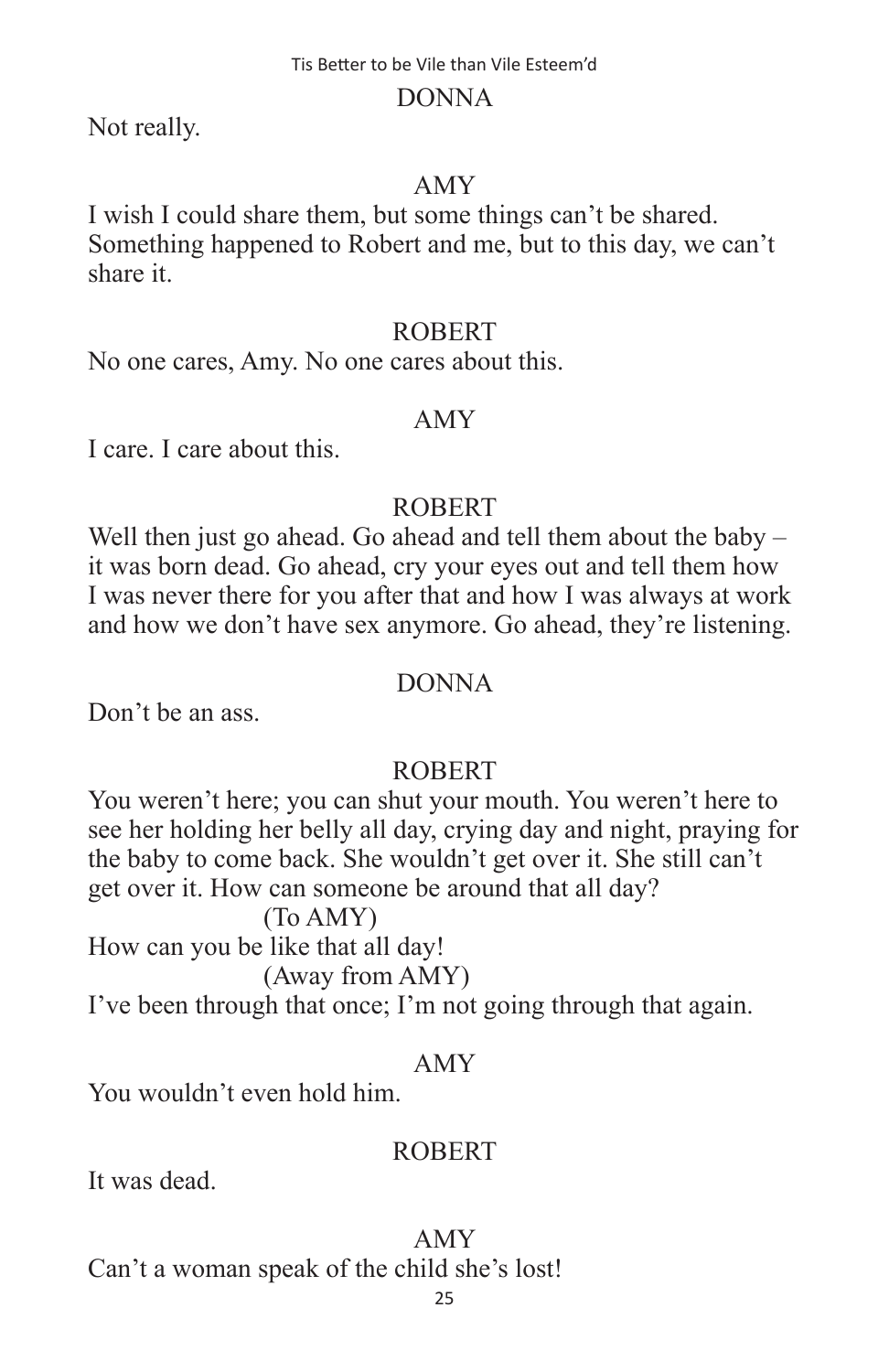#### **ROBERT**

Speak, yes, do, that's all you do. Speak, please, tell anyone and everyone. Speak! But one would think that the more you speak about it, the sooner you'd get over it. But you just don't. You've taken up residence in the past. In a way, I'm glad he's dead. It showed me what kind of a person you really are.

#### DONNA

Don't talk to her like that.

#### ROBERT

Or what? You going to tell her we had an affair? You played all those cards. Now what do you have? You're as desperate and lonely as you were before. I would, just once, like to be with a woman who's normal – who can handle reality. I stop having sex with her, she goes crazy thinking about her dead baby. I stop having sex with you, you fuck old men and go get a boob job.

#### DONNA

Boob job? I had breast cancer.

#### ROBERT

Shit.

#### **RICHARD**

They're quite good.

#### AMY

 You don't know how to speak to me. You close up and run away. A real husband would go with me to the grave.

#### ROBERT

Our life didn't end with a child we never spent three minutes with.

#### AMY

Yes it did, Robert. Yes it did. (AMY exits out the front door.)

#### **TED**

Boy, you know how to kill a fucking party. C'mon, we're leaving.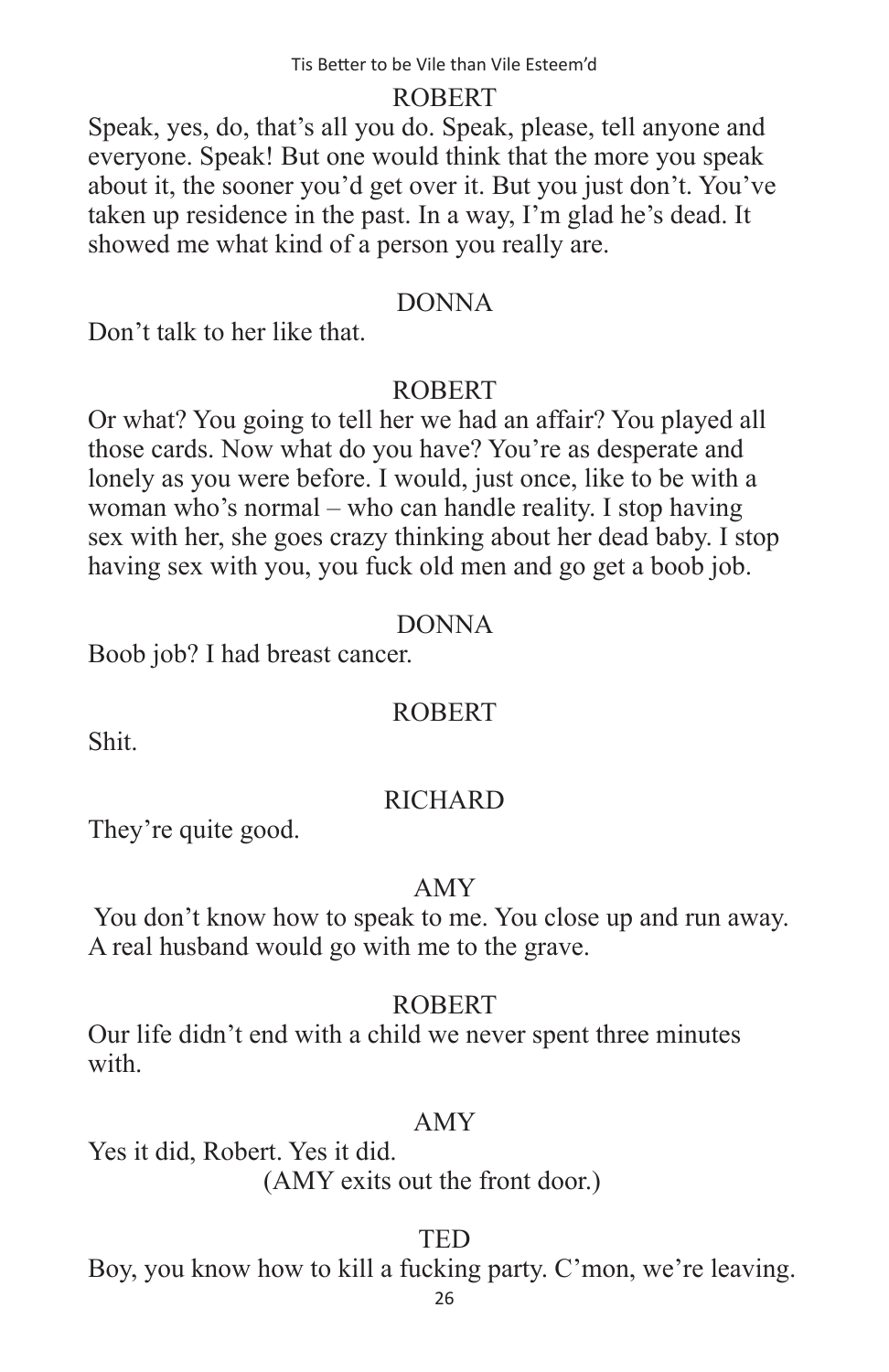#### RICHARD

You two need a lift back to the train station?

### **TED**

Nah. We'll be fine. We're going to fuck behind his trash cans and take it from there. (Ted says sarcastically:) Once again, thanks for a really great party. Come on Dot or Butch or whoever the fuck you are right now.

### ANDREA

 (Acting like a British queen – to ROBERT) And with this, I bid you adieu, sir knight. Whist I may be getting it on with the stable boy, you must always know that my heart is with you.

#### TED

 (As they exit the house.) You are so full of shit.

### (As soon as the door is shut, they begin cartoonishly kissing and exit.)

### **RICHARD**

I just love them! They're great.

# DONNA

It was really great seeing you again, Robert.

### ROBERT

Why didn't you tell me you had cancer?

# DONNA

Because when someone tells me they don't ever want to see me or hear from me again, I usually listen.

### **ROBERT**

You could have sent a note.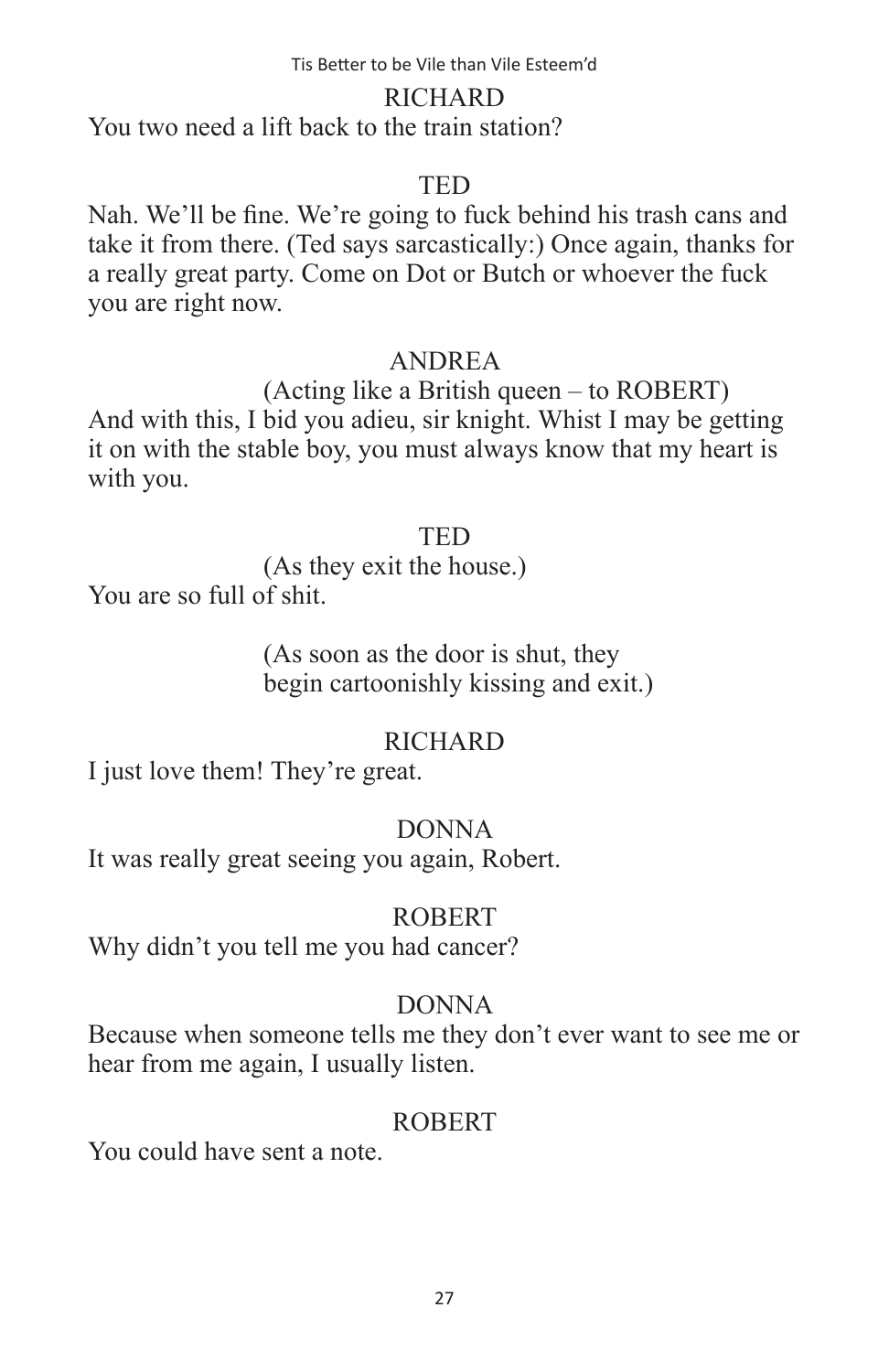#### DONNA

I could have. While I was looking for a birthday card for my mom, I did see a couple "I-know-you-said-you-hate-me-butguess-what?-I-have-cancer" cards. Next time I have cancer, you'll be the first to know. Richard, I'll be waiting in the car where I will give you a blow job.

# (DONNA exits.)

#### **RICHARD**

Boy, I love that Tina.

### ROBERT

Donna.

### **RICHARD**

Yes, Donna.

#### ROBERT

I wanted this night to be different.

### **RICHARD**

No shit?

# ROBERT

This, this is not who I really am.

### **RICHARD**

I don't know who you are, Bobby my boy, but I know what I saw. In the span of one dinner, I saw a liar, an ass hole, an egotistical bastard, a heartless, selfish man. I can't help but have this feeling that you would love nothing more than taking someone's existence, their reason for being, and ripping it into shreds. I've never seen one man be such a destructive force toward the person he purportedly loves. I mean, what you did to her, I'm going to have nightmares about it. If Jesus met you, he probably would hate you... You're exactly the man I need to be at my right hand, to be my number-two in the toiletries industry. I don't want you to give me an answer now, but listen to me, Robert, you are CEO material – you showed that tonight, and more I might say. All the qualities you have, I need them in my business. Maybe you need